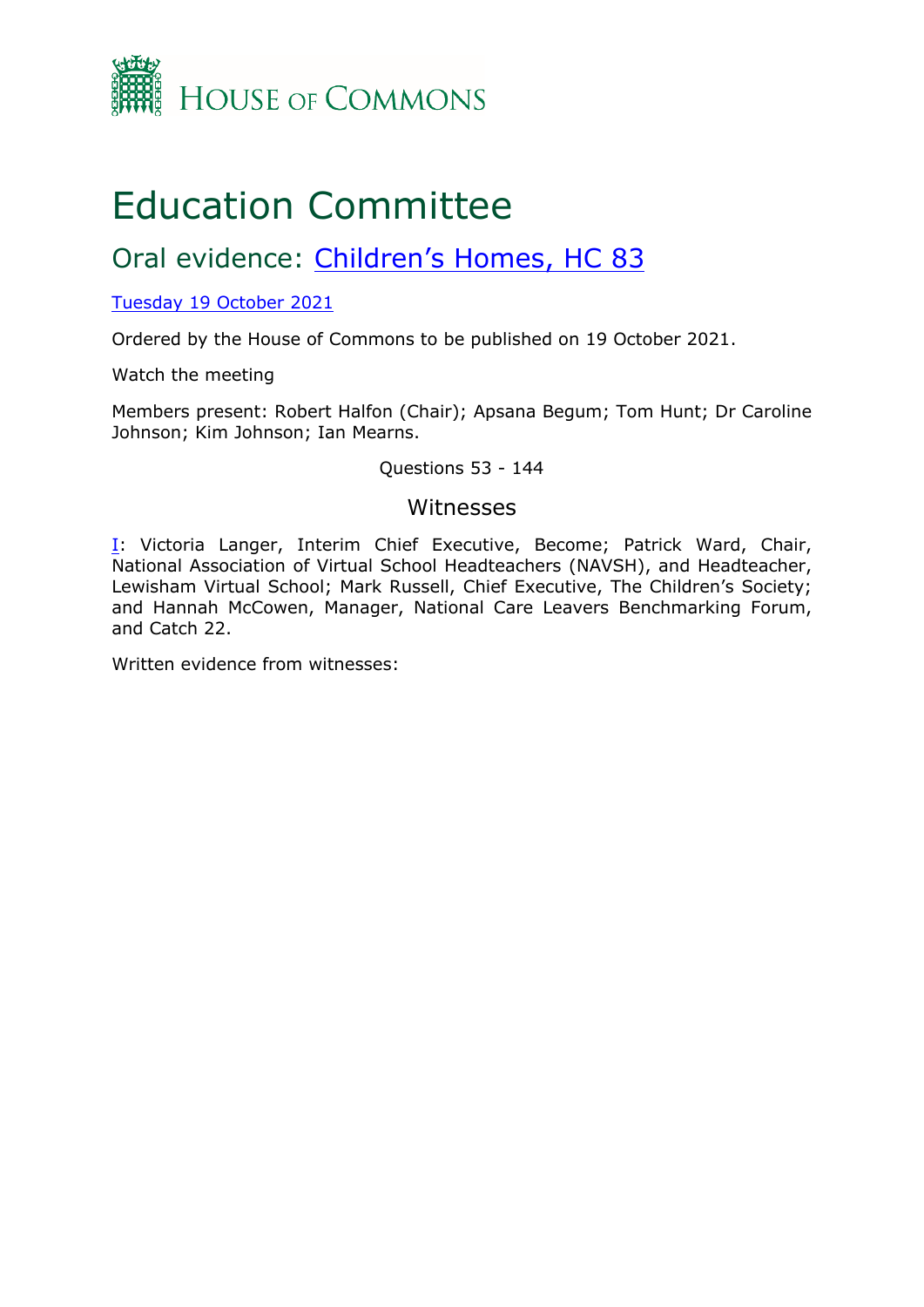

# <span id="page-1-0"></span>Examination of witnesses

Witnesses: Victoria Langer, Patrick Ward, Mark Russell and Hannah McCowen.

Q53 **Chair:** For those listening on the internet, could you kindly introduce yourselves very briefly and your position. We have a fair bit to get through today, so could you be very concise in your answers? It would be hugely appreciated.

I am going to start with Victoria. If you could introduce yourself and your title and what your organisation does.

*Victoria Langer:* I am the interim CEO at a charity called Become and we support children in care and young care leavers.

*Patrick Ward:* I am Chair of the National Association of Virtual School Headteachers and Headteacher of Lewisham Virtual School.

*Hannah McCowen:* I manage the National Care Leavers Benchmarking Forum for Catch 22. We work with 124 local authority leaving care teams, who are part of the forum to share good practice and campaign with care leavers.

*Mark Russell:* Before I introduce myself, on behalf of The Children's Society can I extend my thoughts to all Members of Parliament at this tough time? The thoughts of my team are with you and thank you for all that you do to represent our nation. I know this must be a very demanding time for you and your families.

I am the Chief Executive of The Children's Society, which is one of the leading children's charities in the country. We support children across the country with everything from mental health challenges to children living in poverty, children facing abuse and exploitation. Thanks for inviting me.

Q54 **Chair:** Thank you and thank you for what you said. It means a lot to all of us. Evidence sent to the Committee by yourselves, and others, has raised significant concerns about the educational outcomes for children in care homes. It seems to be one problem after another in the way that these children are being failed, whether it is getting into good schools, whether it is having poor education provision inside the care homes, having poor careers advice—or non-existent careers advice in most cases—and poor outcomes. What is your assessment of the current context and how has the pandemic affected the educational provision for children in care homes? Have there been any areas of improvement, and can you explain the reasoning behind these improvements?

*Mark Russell:* My starting point for this is I believe passionately that the state should be the best possible parent to look after children. I think the state should be ambitious for children, and I think the state should be a pushy parent. Despite the excellent work of many people across the system, we believe that the system fails too many children. Often it seems that the system works in favour of those providing care, rather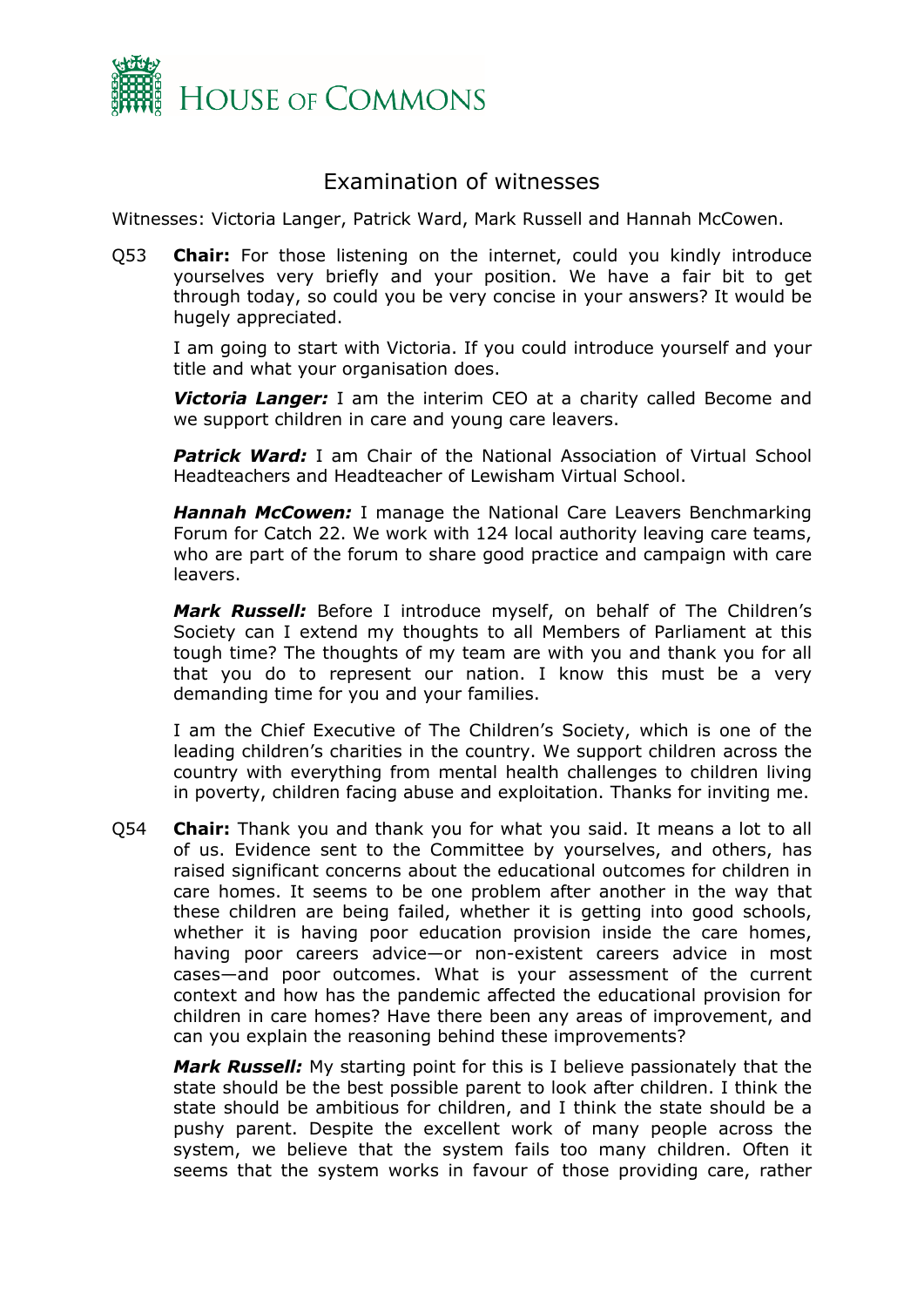

than being child centred. There are a multitude of issues going on and it is very difficult to unpick one of them without it spilling into all the others. Whether that is the unregulated accommodation sector, whether that is the significant number of children placed out of area, whether it is the lack of consistent adults in those young people's lives, all of that impacts on children's ability to learn and children's ability to excel at school.

If a child is being moved consistently around the country and placements break down, those children are not in the same school for very long and are not getting the chance to build up relationships. When we did some research into this, one of the young people we worked with said that, in the last couple of years, she had only had weeks in school. That is the reality for too many children in our care system.

If you ask us where we would start, it is about the sufficiency of accommodation and placements in the right area for children. Creating that level of stability would enable those children to have the context within which they could thrive academically.

*Hannah McCowen:* The area that we focus on is when young people are leaving care, and there are just so many issues that are interconnected. The cliff edge at 18, particularly for young people who are leaving care homes, is such a massive problem. We have welcomed the Staying Close project and the outcomes they have been seeing. That is what we need to see rolled out across the country because it is unrealistic to expect that young people who are 18 can start managing on benefits, manage their own housing, as well as maintain any kind of education support.

On top of that, we do not have enough investment in terms of we know that relationships are what make a difference to young people. Personal advisers' caseloads are too high and there is simply not enough investment.

When we spoke with frontline leaving-care workers who were working with young people, we found that one of the main areas around educational employment is motivation and confidence. Building motivation and confidence is time-intensive and it needs young people to believe that someone believes in them. That is what we would like to see.

*Victoria Langer:* I want to echo Mark's comments around sufficiency and stability. Stability is one of the things that we hear from young people is really important. Also, there is something around whether or not the teachers that support children and young people understand what being in care means. When we did some research back in 2017—and of course that is a bit old now—we found that only a quarter of children and young people felt that they were being supported appropriately.

We also did some research in 2018 that looked at teachers, and we found there is a significant training and knowledge gap for teachers around children in care and supporting those children. If teachers were supported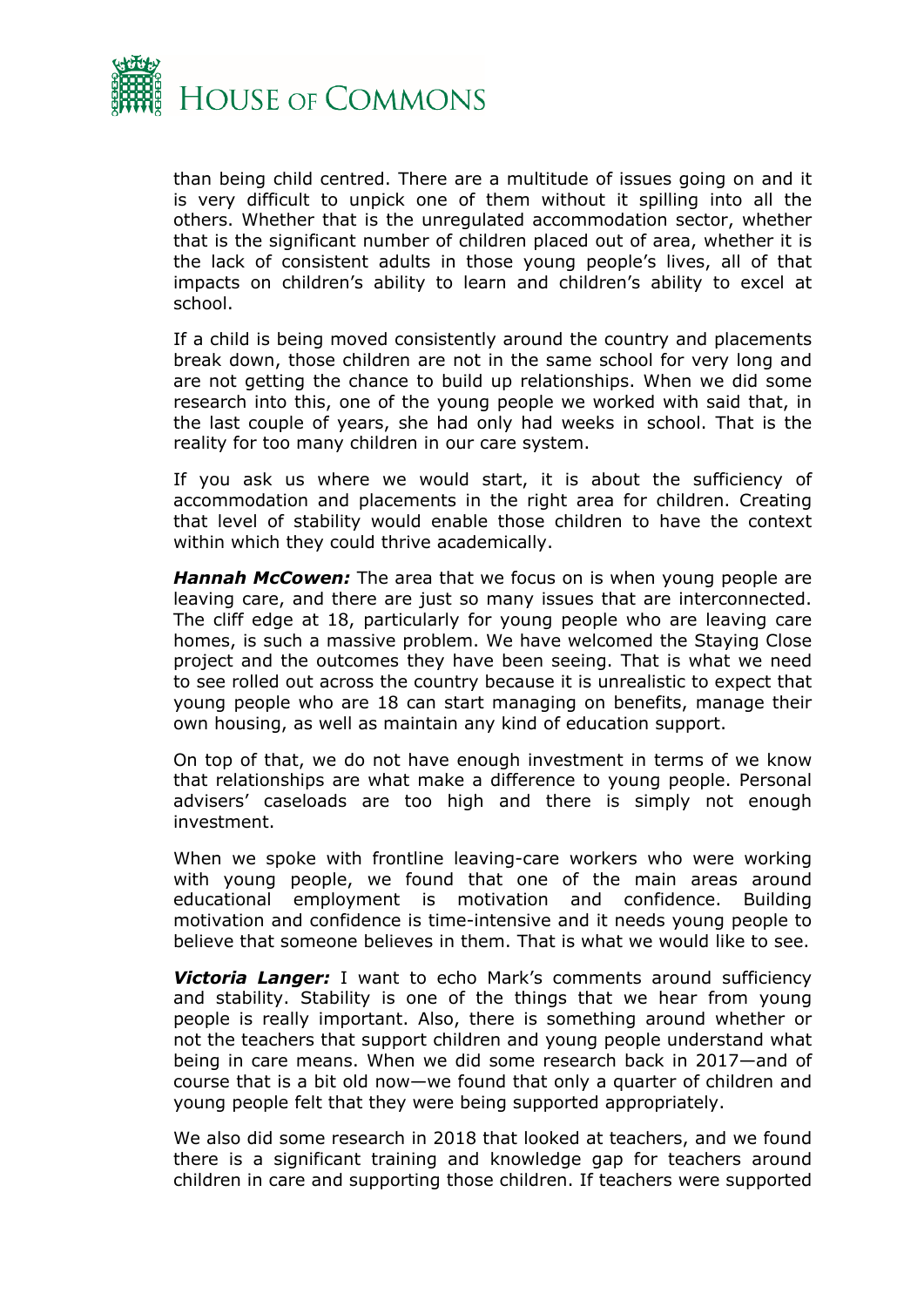

and understood the care system and understood the experiences of the children in care, that would support them. At the moment they feel like they are expected to fail; they feel that they are quite stigmatised. We hear quite often that they do not want to tell people that they are in care because they feel that they will be judged and they will be judged in the educational setting too.

**Patrick Ward:** I represent an organisation where everyone has a statutory role for ensuring good educational outcomes within a local authority. I think my members would agree with the focus of this Committee that the outcomes are not good enough. The principal reason for that is local authorities are not using their statutory powers to secure good educational access or outcomes for young people in care. Essentially, we are failing as a corporate parent and I think there are many reasons for that.

I echo colleagues' focus on sufficiency. There is not sufficiency within the sector. That does not just apply to residential care. It applies to foster care too, in fact maybe more so. Everything that we say today about residential care would also apply to foster care.

As well as sufficiency, there is a lack of regulation. The idea that local authorities choose where they send young people into residential care is something of a fiction. Local authorities regularly spend weeks, months, attempting to find somewhere within a completely unregulated market, a completely privatised market, and are unable to find any provision.

What tends to happen there is it is a yes to the first provision that will take the young person. Under those circumstances, there is a fundamental dynamic that makes it very difficult for local authorities to hold those provisions to account. There is a fundamental issue with how local authorities are held to account. Educational outcomes for children in care are just not being tracked anywhere within the system. They are not being picked up with Ofsted ILACS inspections.

I saw a report, which I know you have all seen, when Ofsted looked at the education of children in residential care and found that many were not receiving an education or were missing in education or it could not be established. That is a national scandal and we should ask ourselves why that is. If it was a vulnerable young family they would be prosecuted for not sending their children to school. Why are local authorities and the state allowed to get away with that? Why are they not using their statutory powers?

I would go down to these fundamental questions when looking at your methodology today.

Q55 **Chair:** I am going to ask the next question predominantly to you, Patrick, but the others can answer if they would like. Ofsted revealed research that found that 9% of children in care homes are educated in unregulated educational alternative provision. How can Virtual School Heads account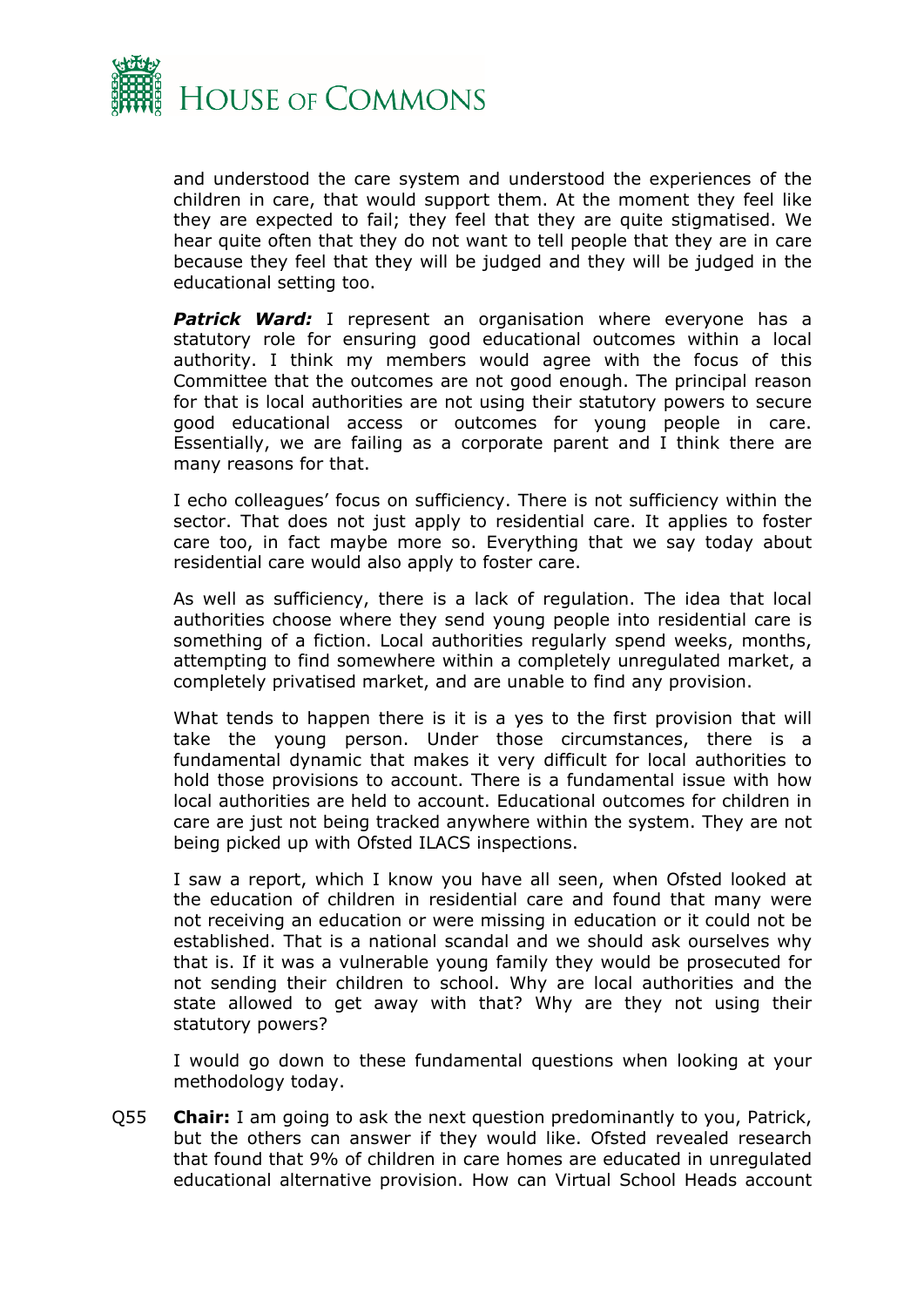

for the acceptance of the practice of placing children in onsite or private tuition over finding mainstream school places for these children? How can Virtual School Heads ensure that looked-after children educated in unregulated alternative provision are getting the best possible education, if these providers are unregulated and not quality-assured?

*Patrick Ward:* It is utterly unacceptable as a practice. I think why it is happening is a lack of statutory powers are given to Virtual School Heads versus statutory role. It is not defined anywhere what powers a virtual school will have within a local authority. The powers go to the DCS. The Virtual School Head only has whatever statutory powers a DCS chooses to delegate to them.

When you try to place a vulnerable young person in a mainstream school you get a lot of pushback. Essentially, schools do not want to take these young people because they believe there will be a negative impact on their outcomes. Therefore, you have to be very robust, understand the law and be willing to use your statutory powers as a corporate parent. Many local authorities aren't. Many virtual schools have not been given that role within the local authority to be able to do that.

Also, there is a lack of accountability. As I said, no one is looking at this. No one holds a DCS or a local authority to account, or a virtual school for that matter, over how many of their children are missing in education or in unregulated provision. The Department does not know. The stats are not held anywhere. If you ask anyone how many children in care are missing education within the country currently, no one would be able to tell you that. The methodology exists, but we are not using it. I would say they are the principal issues.

Q56 **Chair:** One important thing is to get the data. When a child is placed in tuition rather than in a mainstream school, who retains the responsibility for ensuring that a looked-after child accesses a full-time education?

**Patrick Ward:** The corporate parent, so the local authority that placed them there, not the host local authority. It is my responsibility as a parent to ensure that every single child in Lewisham, wherever they are placed, not only has a full-time education but has one in a DfE registered school.

Accountability: when I show the list of children in care to Lewisham and I show their schools, next to every one of those schools should be a DfE number to show that it is a properly registered provision. That happens within my local authority. I invite that level of scrutiny from my DCS. It is not happening nationally; people are not looking at that. That is why the data will not tell you that.

Also, all data you will ever see on the education of children in care is fundamentally unreliable because it comes from school census data, so it is only tracking young people who already exist within the system. It is not tracking those young people who are falling through the gaps, who a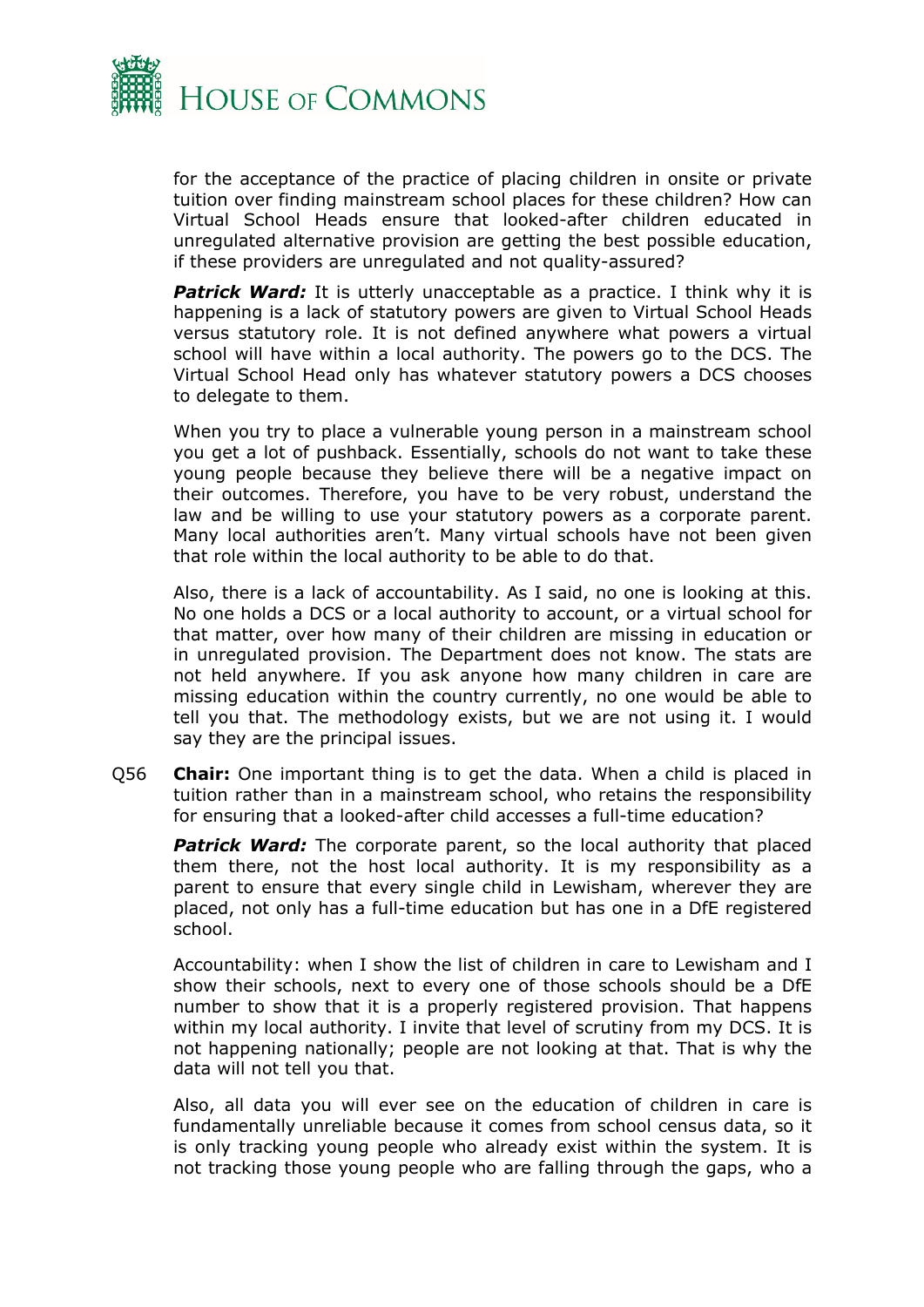

report—like the one you are referring to—shows up. To do that, you need to track on a national level social care data, 903 data, against the school census and look at the gaps. You will find significant gaps.

You may know the role has now been extended in virtual schools to children in need and on protection plans. Going through that data trawl at the moment again reveals significant gaps, probably bigger ones. That is the data consolidation that must happen if we are ever going to have proper data on this issue.

Q57 **Chair:** The Children's Commissioner raised concerns that if a looked-after child is offered tuition, that lessens the urgency to find them a school place. Is that correct?

#### *Patrick Ward:* Yes.

Q58 **Chair:** What kind of processes are in place to make sure that the tuition they are offered is short-term?

**Patrick Ward:** Sadly, no proper processes. There should be processes within the local authority. Again, you should be saying, "Okay, this name you have against a young person that tells you where they are being educated, again where is the DfE number? Where is the evidence that is a registered school?"

Q59 **Chair:** Why is all this information not collected, the data that you have been talking about?

*Patrick Ward:* That would be a question for the Department. It is collected in my local authority, it is collected in many local authorities, but there is no system for collecting it nationally.

Q60 **Chair:** Do you think that all onsite or alternative provision should be regulated?

**Patrick Ward:** I think if you place any child in care anywhere it is the same standard you should hold for your own children. It should be a registered, regulated school that you believe is the best possible option for that young person. It should not be limited by cost or convenience, or because you do not want to upset an academy chain.

Q61 **Chair:** If I could move on to other questions on careers advice before I pass over to my colleagues. We had a submission from Career Matters, which said that "many children in residential care do not receive any career guidance support from an appropriately qualified career practitioner. This will, in part, explain why such a high proportion of care leavers become classified as not in education, employment or training".

What steps should the Government take to improve these outcomes for care leavers, particularly in terms of careers? As I understand it, local authorities have a statutory duty to provide each care leaver with a personal adviser. The personal adviser has been extended to leavers up to the age of 25, but what percentage of care leavers take advantage of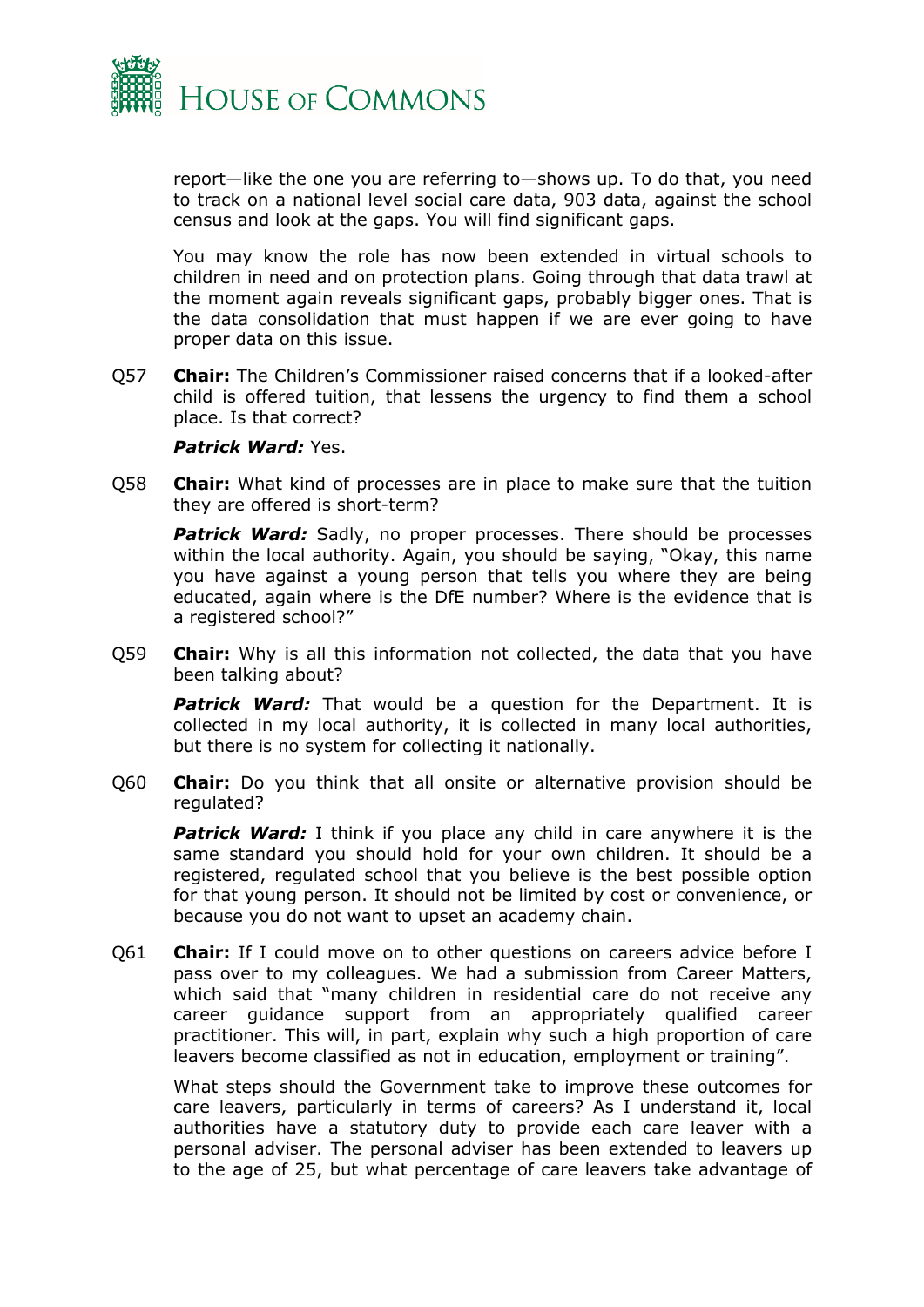

this additional support? Should the provision of support through personal advisers be extended into adulthood to help care leavers take advantage of the Government's Lifetime Skills package, for example?

*Mark Russell:* Thank you for the question. I think there are issues wider than careers. Our experience from the children we work with is that many of the young people who find themselves in care who end up in a PRU are often on reduced timetables. There are a significant number of things that they miss out on, not just on careers. They miss out on PSHE. They miss out on relationship education and they miss out on lots of other areas, such as sport. Therefore, those young people are missing out on some of the skills sets that would help them move through into adulthood, and these are the very young people who need this support.

I want to encourage the Committee to think about education in its most holistic sense, so that care-experienced young people receive all the learning that they need—careers, food, budgeting, consent, healthy relationships, how to spot signs of exploitation and abuse and their rights—so that we can help them transition into adulthood in the best possible way. Certainly, from our experience young people are missing out too much in their school education.

We have a programme that covers Essex, Hertfordshire and Norfolk called Inside Out. That provides intensive mentoring to young people who have had significant numbers of placement breakdowns in the care system. We have shown through our work—and it has been independently looked at—that with intensive coaching for young people who are experiencing all those difficulties, we can help them turn a corner and face a better future. It is possible.

*Hannah McCowen:* Around the question that you raised around personal advisers, I will come back to you around how many young people are taking up that offer after 21. What we do know is that young people who are coming back between the ages of 21 and 25 are coming back with quite a lot of complex needs and require a lot of support.

Some care-experienced young people will need support after the age of 25 and there should be a service, because the impact of trauma that young people have experienced through care impacts them throughout their lives. Particularly around mental health support, there does need to be priority across the lifetime of people who have been through the care system.

*Victoria Langer:* It comes back to the people who are supporting the young people having the information, the understanding and the knowledge of what young people are entitled to. Quite often we find that the reason that young people are not getting careers advice, or they do not know what they are entitled to, is because the people who are supporting them do not have that information, because we are not investing in the professionals who work with young people.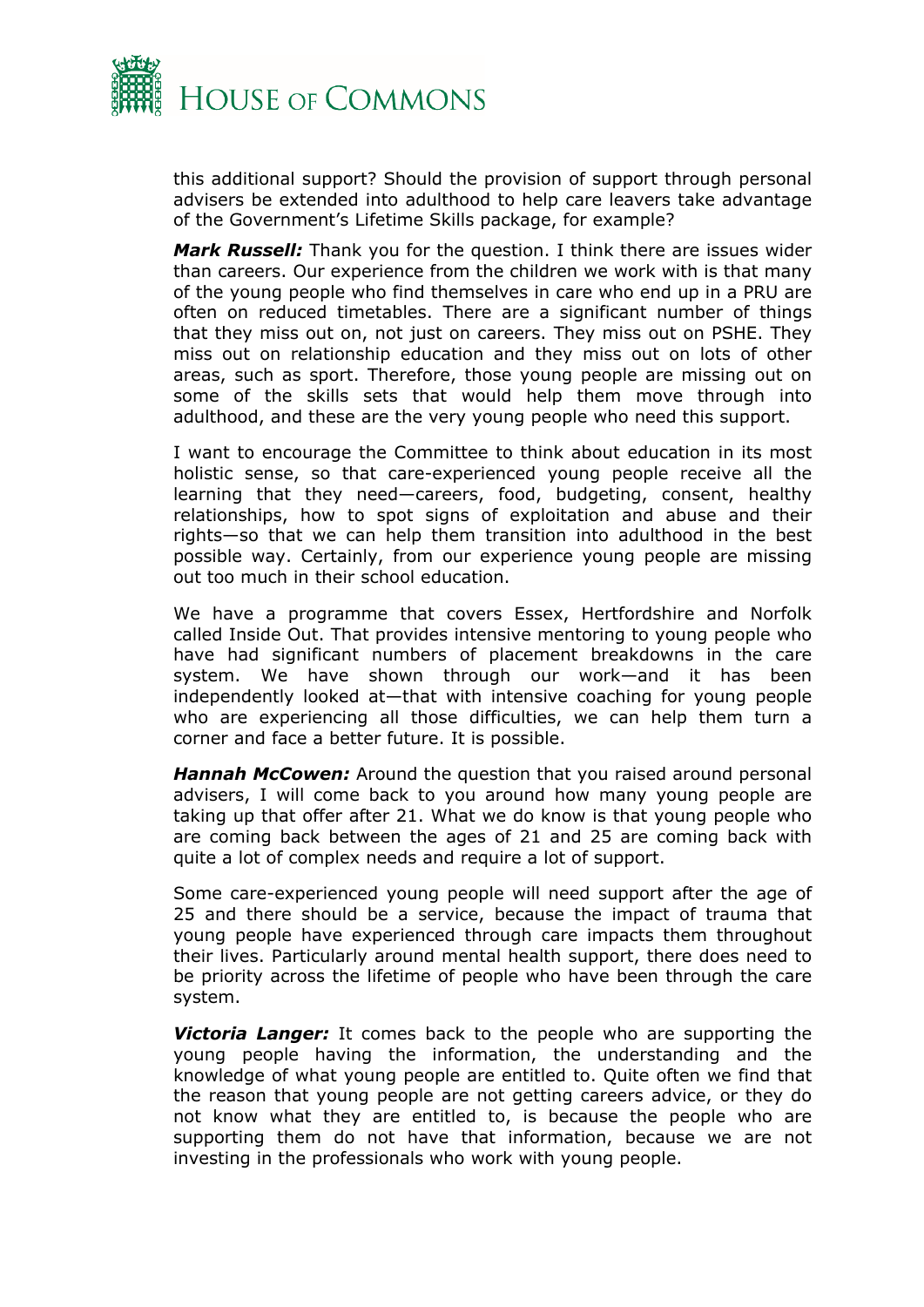

One of the things that we are doing is we are working with four local authorities to do pilot training and support for personal advisers. We found in developing and designing that training programme and working with personal advisers that there is a huge knowledge gap in terms of what currently those personal advisers know. We think that supporting and investing in training, and having some national standards, would help.

Q62 **Chair:** Is it basically a postcode lottery? You said that you are in Essex and Hertfordshire. That is presumably because the local councils hire you to do this and your work as well, but presumably this is a bit of luck. Is that right?

**Patrick Ward:** Yes, absolutely right. Victoria is correct that it often comes down to skill base. Local authorities know that the skill base for that service should exist within the virtual school, and we would be best placed to provide this service to young people, careers and so on. Also, the holistic services that Mark mentioned.

However, we have created a cliff edge in that all funding for virtual schools stops at 16, so at year 11 that is it. There is no funding of any kind for young people in post-16, let alone post-18 going into virtual schools, so going into a statutory education offer. That is the fundamental issue. We have created a cliff edge exactly when they are most vulnerable. There is no logic to that.

The Department has recognised that and is currently running a pilot. If that pilot is successful and the funding is made available, that would be a complete gamechanger. If it is not, that cliff edge is going to remain.

**Ian Mearns:** I must admit, I do not understand why they need to have a pilot. It is just such a huge gap in the system. Why the hell do you need to have a pilot to rectify that? I am terribly sorry; that just seems to me crass, but there you go.

Q63 **Chair:** In a nutshell, what would an ideal career/mentoring system look like if it was working properly?

**Patrick Ward:** You would have a very similar service up to 16. You would have a lead professional with the right skill base sitting within the virtual school, in the same way you might do for relationships education and in statutory education. Then if you had the pupil premium extended, in the way that Ian has just outlined it should be, you would have sufficient resources for that individual to commission mentoring, to commission specific careers and to make sure that there was proper transition up to 18 at the very least.

Q64 **Chair:** Finally, my passion in politics has been apprenticeships. My first ever speech in Parliament was about apprenticeships; my maiden speech. I find it incredibly depressing that just 2% of care leavers are taking up apprenticeships, given that they can earn while they learn and get a good job at the end. We know that in 2018 the DfE introduced the bursary,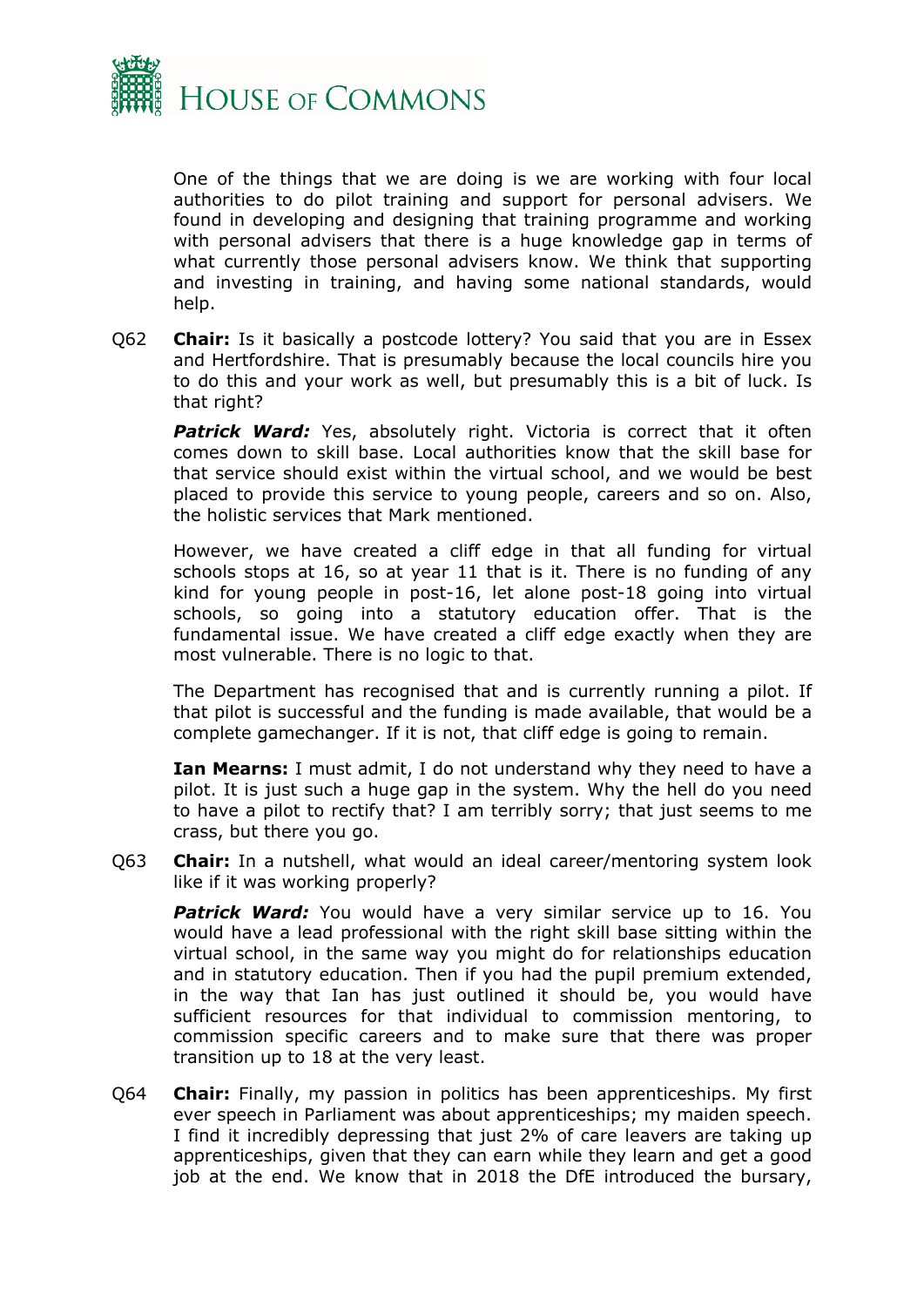

£1,000 for care leavers. Is this working? Is this making a difference, Hannah?

*Hannah McCowen:* One of the big issues with the apprenticeship is that the National Minimum Wage for the first year of apprenticeships is £4 something, which where young people are living independently is just not enough. The only apprenticeships that care leavers can afford to take up are where employers say, "Oh, we will pay the Living Wage or the National Minimum Wage". That is a major hurdle.

The other thing is around the qualification requirements that are needed. The Civil Service is running Civil Service internships, where you do not need specific qualifications and those have been far more successful. Those are some of the models that we are trying to promote. We need ring-fenced opportunities but there needs to be more flexibility around the qualifications that are required.

Q65 **Chair:** What does that mean in normal language? What are you saying should happen?

*Hannah McCowen:* We need wider opportunities than apprenticeships where you need a certain level of maths and English. There should be some more flexibility so that maybe you could get that maths and English qualification as part of the role. We have seen that right across the Civil Service, but it would be great to see those opportunities across some of our other family firms, like the NHS, the police, and create opportunities there.

*Mark Russell:* I think all of the things we are talking about boil down to the fact that for many young people in care they simply do not have a trusted adult to talk to about the things that are going on in their lives. Children turn to their parents or turn to a teacher in school. For many care children they do not have that trusted adult, so they do not know who to ask for advice on things like this.

I am sorry to sound like a broken record, but the beauty of the programme we are running in Essex, Hertfordshire and Norfolk is that it is providing that trusted adult for that young person in care right through. It helps them process what is going on in their lives, helps them think about the opportunities in front of them, think about the skills that they have and what they can offer.

The Committee might know that the independent evaluation we did under that project shows that the cost per young person was about £16,900, but the saving to the taxpayer, as a result of that programme, was 2.5 times that in terms of the cost saving to the taxpayer down the line. It is about more than that; it is about giving those young people the best opportunities.

**Patrick Ward:** No local authority could say that their statutory education offer did not value GCSEs and A-levels. That is taken for granted. It should be exactly the same with their vocational offer. It should be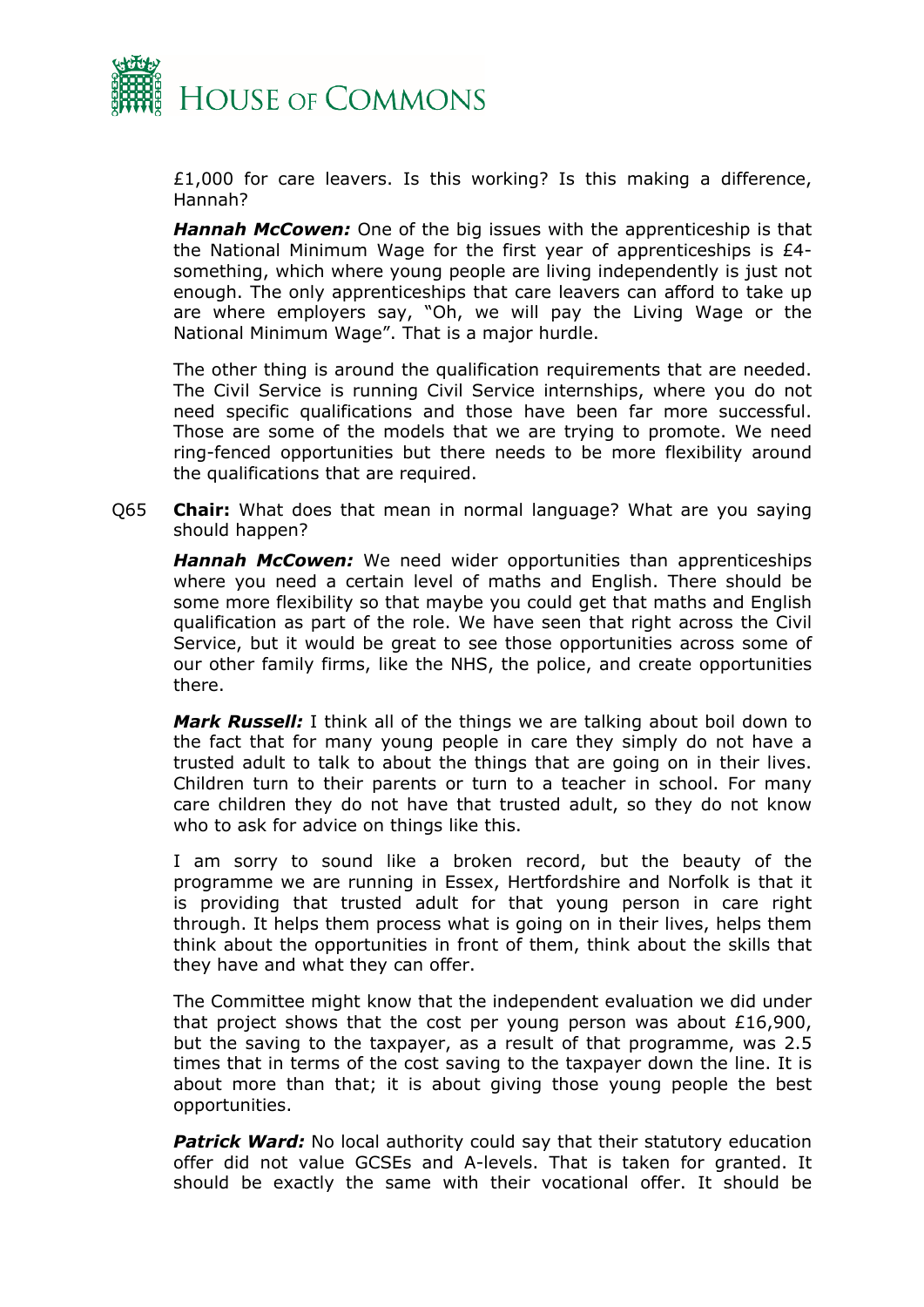

mandatory; it should be scrutinised. Apprenticeships are just as valuable for the right young people as GCSEs and A-levels. That should be part of a local authority's mandatory offer.

Q66 **Chair:** What would happen in practice? Give me an example in a local authority of what you are saying. What would happen?

**Patrick Ward:** You would have to identify who your vocational cohort were likely to be, who was likely to benefit from an early age.

Q67 **Chair:** Who would be doing that?

*Patrick Ward:* The virtual school. Absolutely. Our responsibility.

Q68 **Chair:** Then what would happen?

**Patrick Ward:** We would be responsible for demonstrating to any external scrutiny that we were providing those young people with the right basis to begin an effective apprenticeship, we were helping them through that apprenticeship and then we were passing them on to the next service at the end of it, exactly the same as academic pathways.

Q69 **Chair:** The £1,000 bursary does not make any difference?

*Patrick Ward:* Not on its own, no.

Q70 **Ian Mearns:** Mark, written evidence from The Children's Society raises concerns about children being educated onsite in their own home, their own children's home. Can you outline those concerns for us, please?

*Mark Russell:* We are concerned about young people who are being educated outside of mainstream schools. Our practitioners would say that many times those settings are not fit for purpose. Those young people are not experiencing the best quality education. It might only be for a few hours a week that those young people are experiencing education.

Alongside that there is the social impact of being isolated within their home and not interfacing with other young people and children. That is why we have argued strongly that we need to see education in a holistic package for young people, which takes into account all of the aspects of children's development and learning.

Q71 **Ian Mearns:** Are there any circumstances where onsite provision in the children's home might be the best choice for a child in residential care?

*Mark Russell:* There may well be, and I think we would argue consistently what is important is hearing the voices of young people and to hear what they think about the offer in front of them. Sometimes that might be the right thing to do.

The other thing I would say—to back up what Victoria said—is around the fact that many professionals have not had the right level of training to support some of these young people, and therefore are perhaps not recognising that behaviour, for example, is a sign of something else.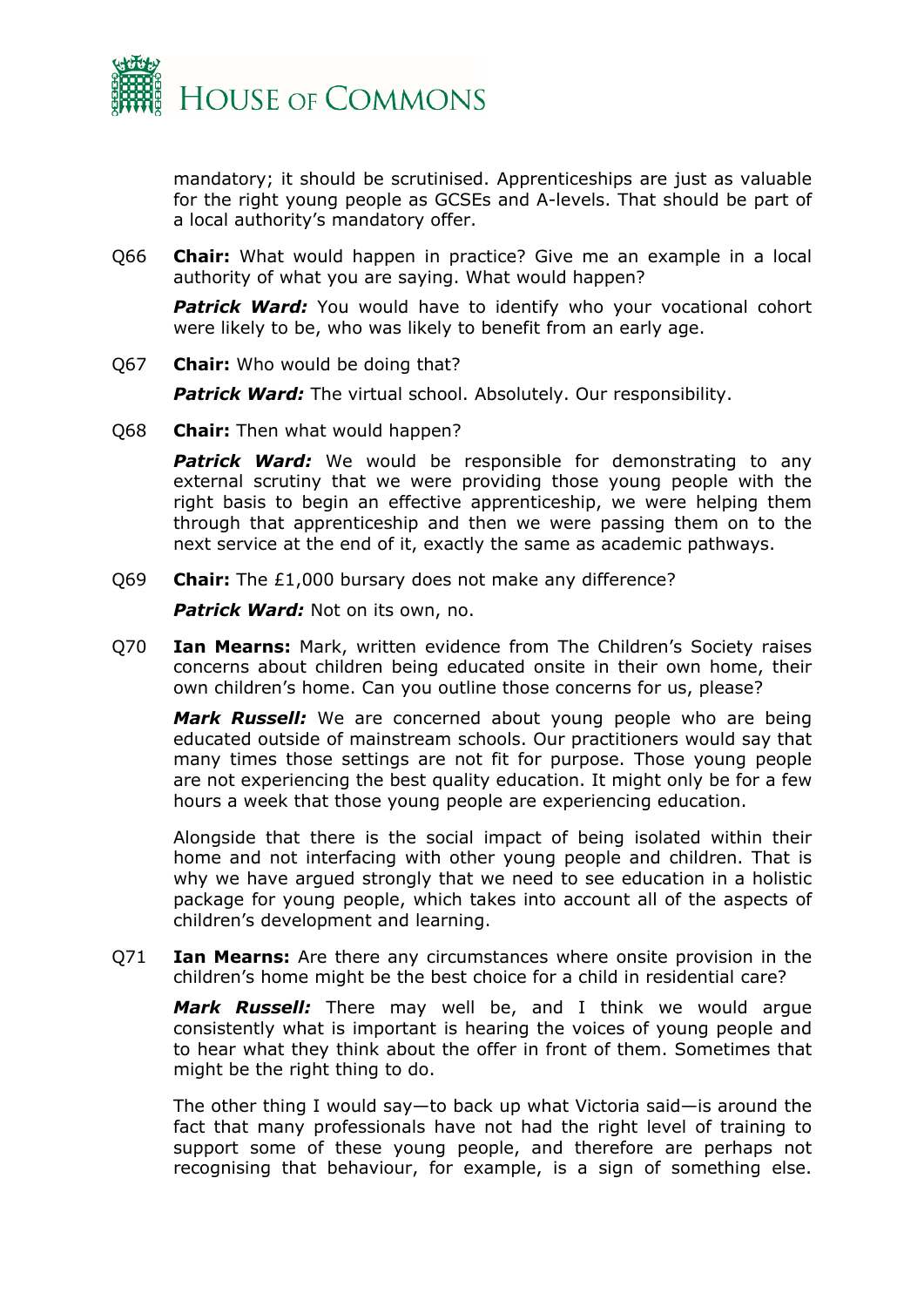

Therefore, the response is a punitive discipline response to the child's behaviour, rather than an offer of support and help, which might be what that child needs most.

Q72 **Ian Mearns:** Would there be any mileage for looking at the very vulnerable and quite often damaged young children in terms of extending the corporate parent role to other publicly funded bodies other than the local authority? For instance, any school that is publicly funded or any part of the NHS also has a joint responsibility as part of the global corporate parent?

*Mark Russell:* It would be an interesting area to explore. I think what we are all hoping will happen is that over the next year or so, as Josh MacAlister's review reports, that the systemic questions his review are asking about the entire system will help us come to the right conclusions, so that we can put children central.

Our view is that there is no future option for the children's social care system that is not going to cost the taxpayer more money. That is clear, judging by the trajectory of the numbers. Therefore, it is a question of how we get the best value for that resource, and the best outcomes for young people. I am hoping that will be central to what Josh is working on over the next number of months.

Q73 **Kim Johnson:** Good morning. I have two questions for Patrick on Virtual School Heads. Local authorities like mine in Liverpool have lost substantial funding over the last 11 years as a result of austerity. What impact do these cuts have on educational attainment, and do you have any evidence to prove that?

**Patrick Ward:** It is hard to identify exactly which cut impacts on which outcome. Certainly, I would argue that the huge cuts that you are seeing to mental health services have a very obvious effect on rising exclusions, both formal and informal. There is a lot of evidence that I think supports that link.

It is important to know that the pupil premium grant, which funds the work in a virtual school in educational interventions for a local authority, is theoretically completely ring-fenced and should not be affected by cuts. However, who is checking how well that is being ring-fenced? How do we know local authorities are spending that for the purpose it is intended? How do we know they are not using it to address underspend in other areas? I argue there is a lack of scrutiny in that area.

To go back to your point, if the pupil premium is being misspent either by schools or local authorities to deal with initial overspend—which it may well be, we do not know that it is not—it could have a huge impact because that work then is not happening.

Q74 **Kim Johnson:** In your introduction you were quite damning in saying that you felt that you have been failed as a corporate parent. What needs to happen to look at some of those regulatory changes, particularly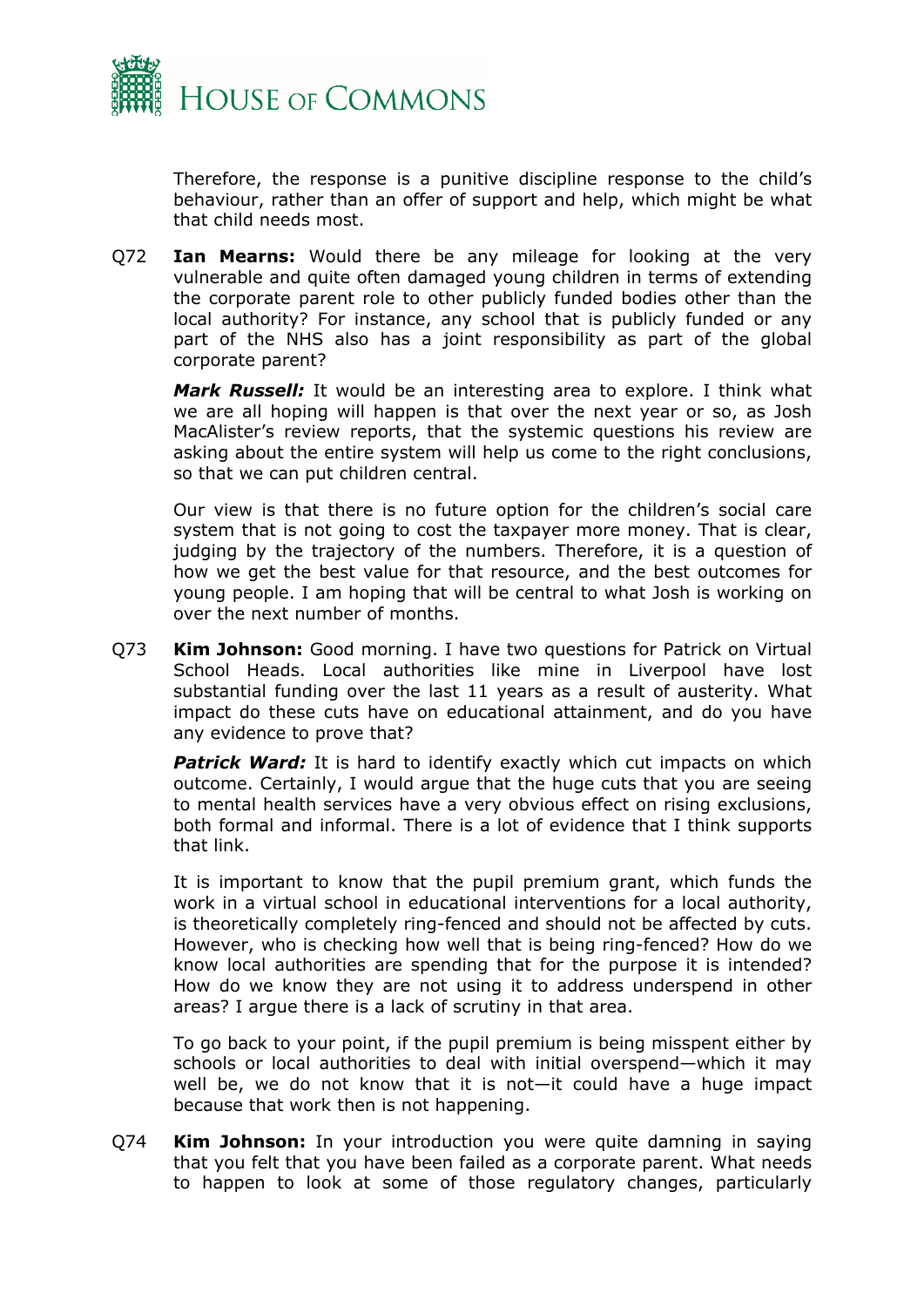

around pupil premium?

**Patrick Ward:** I think we are failing the children as a corporate parent, is my essential point. I think there should be some scrutiny over how local authorities are spending the pupil premium grant on children in care, and if they are spending the pupil premium grant on children in care, because again I listed the ways earlier in which the scrutiny could be happening and is not. It is fundamentally not happening for that grant.

If that is extended to post-16, as it should be, is extended for children who are adopted at the moment, extended for children with a social worker, again we are facing the same problems. Is it being spent correctly? How do we know it is being spent correctly?

Q75 **Kim Johnson:** Virtual School Heads were brought in in 2014. Would you say there has been any significant change over the last seven years in terms of how looked-after children in education has improved?

*Patrick Ward:* The evidence on exclusion is an obvious one. Permanent exclusion has dropped hugely. It is very hard, because the figures are unreliable. The figures are going by the school census. I do feel there has been an increase in progress and attainment. There is lots of localised evidence to suggest that. It is very hard to demonstrate on a national level because of that problem with the methodology. Inclusion and engagement indicators I would say is the strongest evidence.

Q76 **Ian Mearns:** Kim's point about Virtual School Heads, a number of local authorities have had Virtual School Heads for much longer than that. Was it in 2014 that it became a statutory requirement?

*Patrick Ward:* Yes. I was in post in 2010.

**Ian Mearns:** My own local authority in Gateshead had a Virtual School Head probably 20 years ago.

Q77 **Tom Hunt:** In my constituency we have a couple of supported living providers, so I think young people when they leave care go there for a time and that is meant to act as a transition between being in care and having a lot less support. What sort of role do you think those centres provide? Are they doing their role at the moment, and is there more that we could do?

*Hannah McCowen:* There is a definite need for those stepping-stone accommodations between people being in foster care and living independently. There are a lot of issues. There is a significant barrier to getting into employment, because if you are in supported accommodation the way that the benefit system works is that as soon as you get a job you do not end up better off. We need to see some changes there in terms of how that is funded.

The question is around unregulated accommodation. Some of them are excellent, and some of them are poor. We welcome that the standards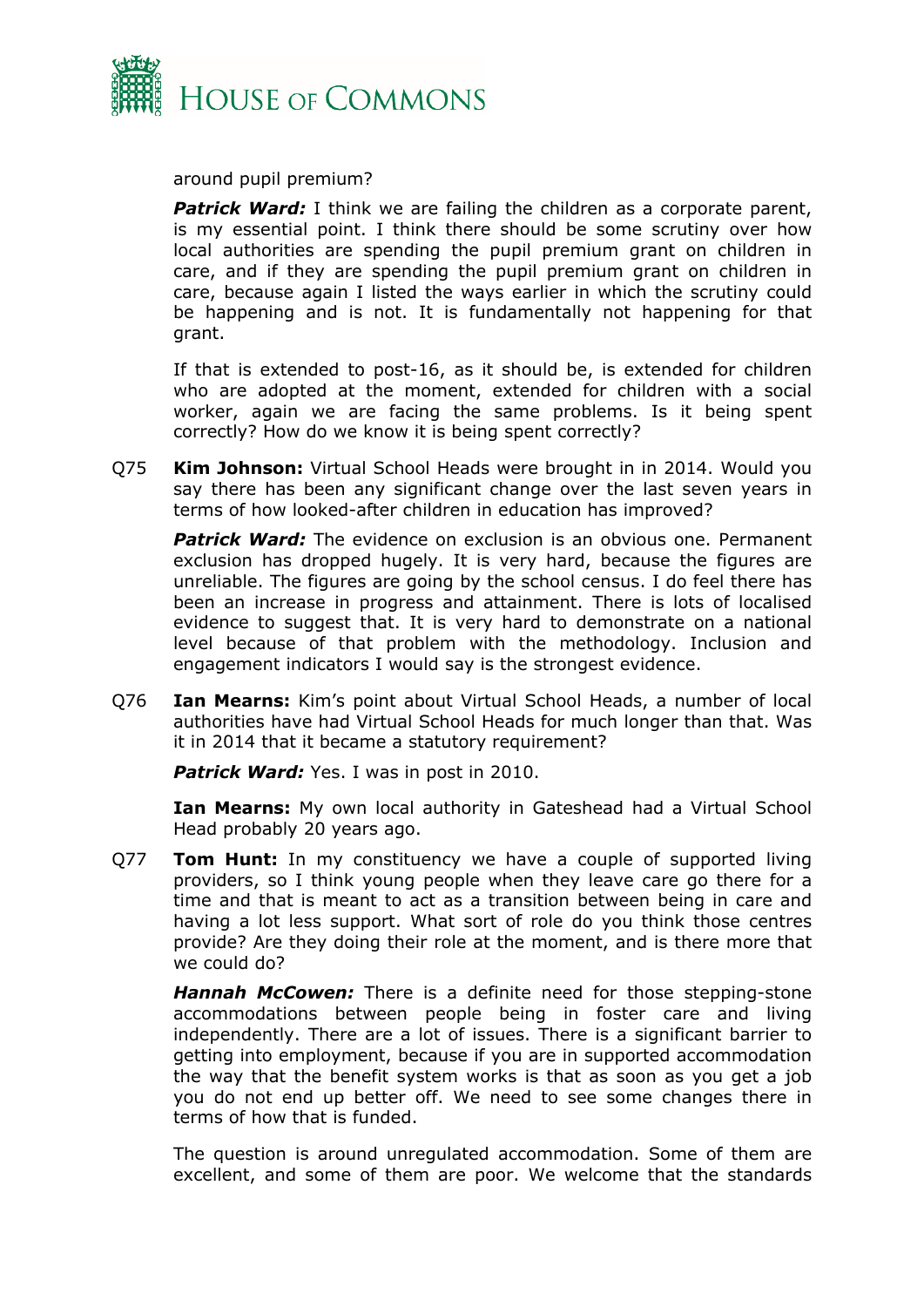

have been brought in up to 18, but I am concerned about young people who are over 18 who remain vulnerable. Those are places where younger people are getting exploited.

Q78 **Tom Hunt:** A point about special educational needs, we have discussed this in previous sessions, and I have a bit of an idea as to why this is the case, but we have had some written evidence that is quite startling in terms of the percentage of those in care who have learning disabilities. I think about 45% have an EHCP plan and there is another significant group who do not have a plan but have some support that they need. It is almost six, seven times the national average. Why is it the case that there are such a large proportion of those in care who have learning disabilities?

*Patrick Ward:* I would look at it in two different ways. One is that unmet special educational needs can place huge strains on an already vulnerable family situation, when the system is not recognising those needs and supporting the family with those needs. Often vulnerable families are less good at navigating the system to get the right sort of provision for their young people, so that unmet needs, and the behaviours that are then presented, can accelerate family background. That is one.

Another is looking at it in a different way, which I think when we look at the children in need population that we are now responsible for, in that there may be high levels of EHCPs because children in care are getting the assessments completed. We are getting EHCPs through because we can be very assertive of that, as a child carer, because we are a corporate parent. I think you will find that there are lots of children in need, children on protection plans, who should have those assessments in place but have not been getting them. When we become responsible for those cohorts and we look at those cohorts you are going to see that assessed needs go up, because we will make sure that they get the proper assessments.

*Mark Russell:* If you look at the numbers from ADCS over the last number of years, the number of children on child protection plans has increased by 76% between 2008 and 2020. We also know that there are 34% more children in care now than there were 12 years ago. From The Children's Society perspective, we cannot disconnect that from the 50% cut in early intervention spending over the last decade. We have seen a cut of £3.6 billion down to £1.8 billion.

What that means in real terms is that support for families from substance and misuse issues, youth provisions, youth clubs, family hubs and family support, the sort of advice centres that provide a family who perhaps do not know how to navigate the system with the advice to make sure that those children get much help earlier on. It is also providing respite care for disabled children and their families.

What we often find with the children we are working with is that the children have unmet needs for too long. That means that local authorities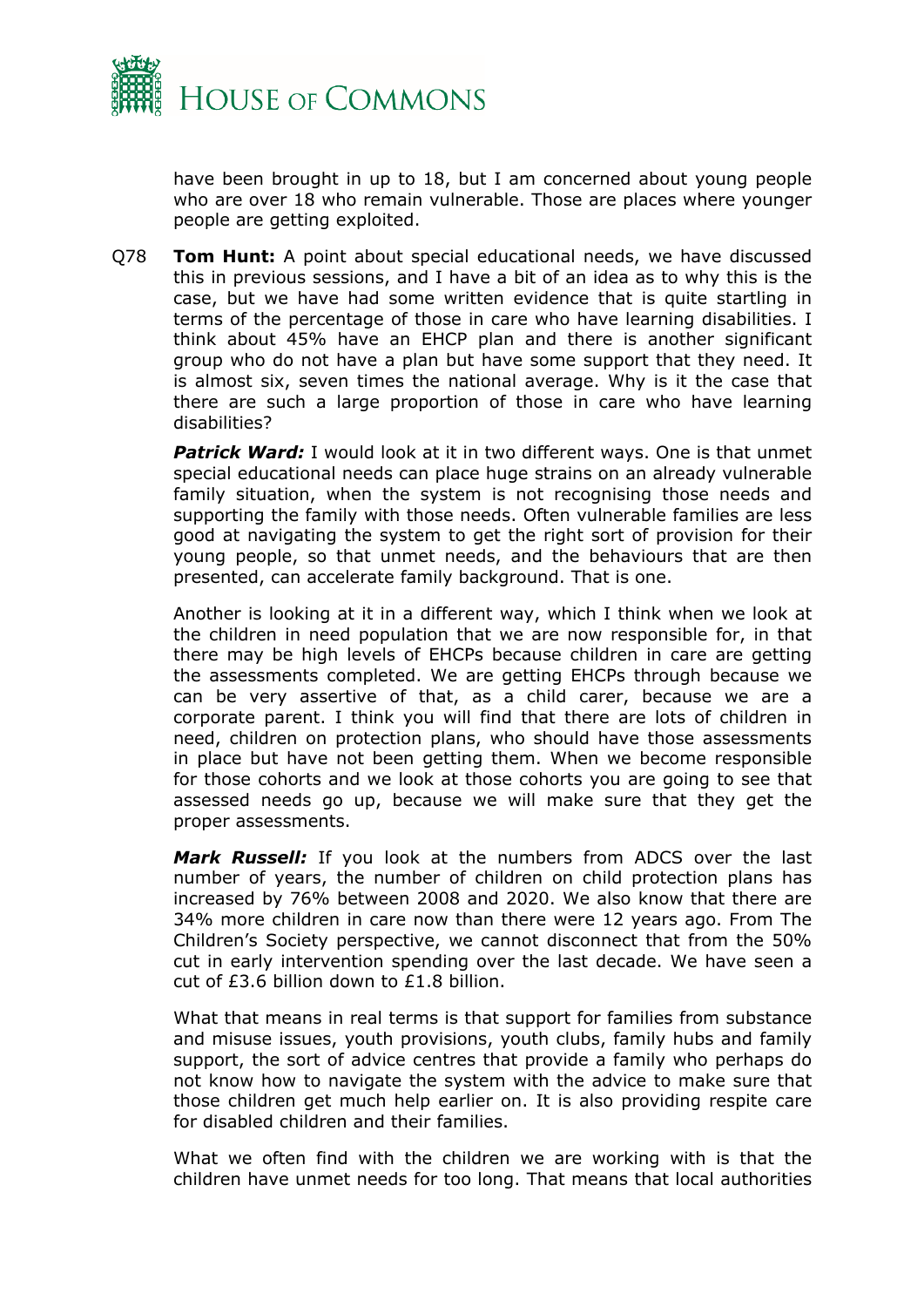

are then using the limited resources that they do have at the crisis end, rather than at the earlier stage where we perhaps might be able to fend some of these issues off.

I want to encourage the Committee to encourage the Chancellor in the Spending Review to put that early intervention funding back in, so that we can stop some of these problems happening. It is good value for the taxpayer, but it is also much better for families.

Q79 **Tom Hunt:** I could not agree more about that: good value for the taxpayer as well as the moral argument. We are seeing that also in our prison education inquiry as well, the huge proportion of those in the criminal justice system who have learning difficulties.

In essence, my sense from all of you is that prioritising these young people in law for good and outstanding schools is not worth much and does not seem to be working in practice.

*Patrick Ward:* You mean putting into good or outstanding?

Q80 **Tom Hunt:** Yes. It does not seem that is working, and it seems as though schools may be able to find a way around it.

*Victoria Langer:* The key thing—to make a comment about the good and outstanding schools—is that the best schools for young people are the ones who are able to support them in the most impactful way: do they have trauma-informed practice, are teachers aware of what it is like to be in care? Just being an outstanding or a good school does not mean that you are set up to support children in care and children who are living in children's homes. That is the point. We can say that it is a statutory requirement and it is important, but they might not be the right schools or the best schools to support children in care if they do not have the right provision in place.

Q81 **Tom Hunt:** If one is of the view that the Ofsted framework as it stands does not do enough to reward schools for doing good work on SEND—and there is such a high proportion of these children who have SEND—I agree that focusing on good and outstanding, if you believe that there are certain schools who are not being assessed in the right way, might not be the best approach. Ultimately, it seems as though a lot of people I talk to in the education sector think there is a problem with off-rolling and schools and teachers not always being incentivised or rewarded for the great work they do on special educational needs.

Often they feel as if there can be a conflict between doing what they believe is the right thing for the young people they are responsible for but also—not unreasonably—wanting to be professionally successful via Ofsted. We know that there can be this problem with SEND when combined with children in care. Do you think ultimately a lot of this goes to the Ofsted framework, and do you think certain changes need to be made to the Ofsted framework, in the way that Ofsted has set in schools to provide an incentive for schools to do their job here when it comes to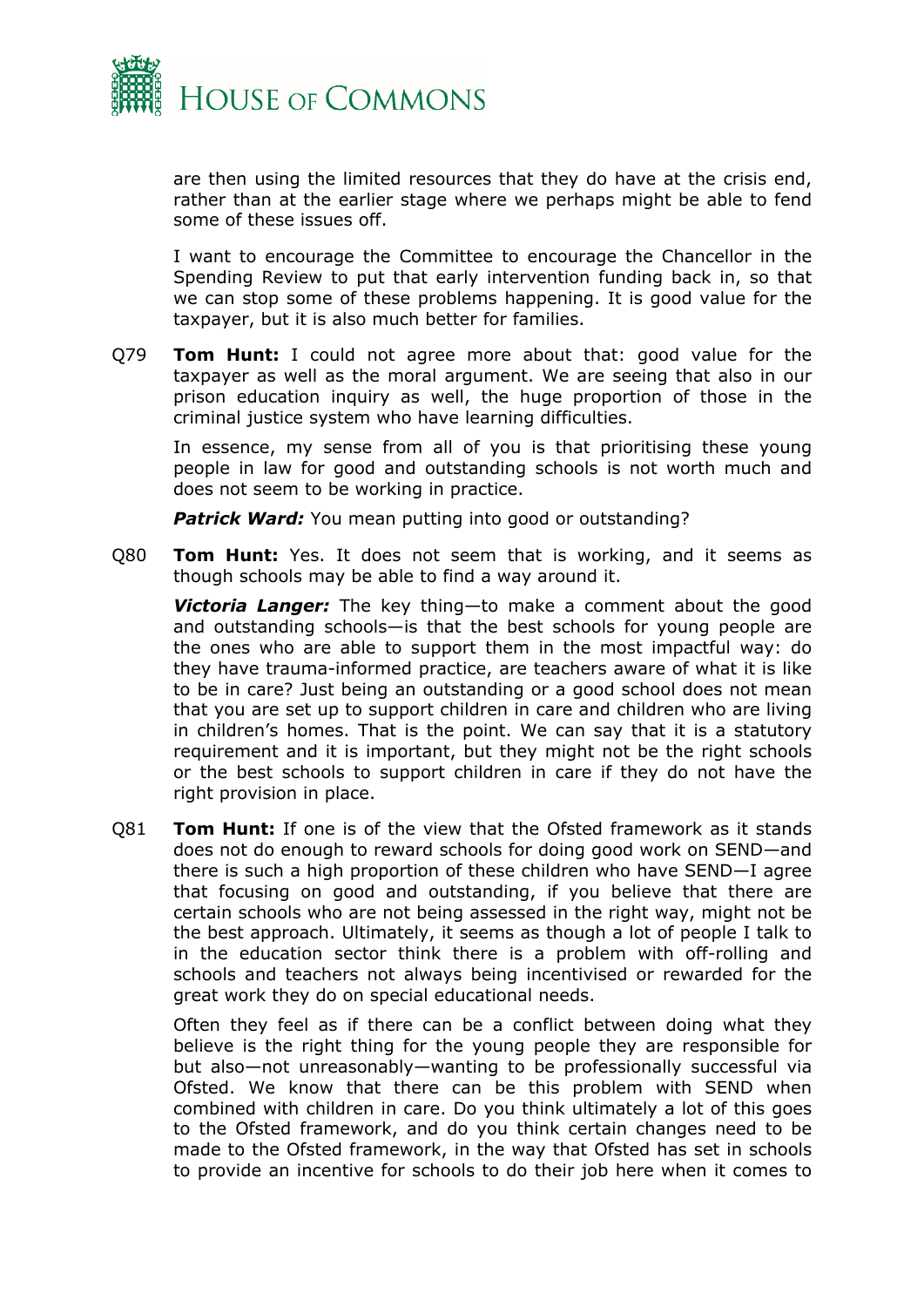

getting as many kids in care into their school?

**Chair:** Just to align what Tom is saying, in your views are schools discriminating against these children, because the evidence is there, because they believe these pupils will underachieve?

*Victoria Langer:* I do not want to say that they are discriminating, but I think part of this is that we are not measuring progress. We are measuring ultimate outcomes. For lots of children in care, it is not the outcome that is important. It is their own personal journey of where they started from, how they are supported and how they end up. What we are doing is measuring children's outcomes against other children that is just not possible for them to achieve. Part of this is about how we measure success for the children in care and how we might look at that in terms of progress, rather than ultimate outcomes.

Q82 **Tom Hunt:** Ultimately, I think what we may be agreeing upon is that Ofsted should be measuring the positive difference made to the particular young people that it is responsible for and, when Ofsted assesses a school, it should be acutely aware of the different circumstances that some schools face compared with others. If there is a school with a high proportion of those in care, or a high proportion of children with learning disabilities, clearly we must have an Ofsted inspection regime that is sensitive to that, which does not penalise those schools but does quite the opposite and rewards those schools.

It might be the case that they do not get such good outcomes but, if they are making a huge positive difference to the lives of children from vulnerable backgrounds, do you feel that those schools are being rewarded currently and what sort of changes do you think can be made to the Ofsted framework to incentivise them?

**Patrick Ward:** No, I do not feel that the framework is fit for purpose, as you can imagine. NAVSH's ask to Ofsted on this is that it becomes a limiting judgment. If you are not good or outstanding for vulnerable learners you are not good or outstanding. You cannot possibly be a good or outstanding school if you are not good and outstanding for those young people. To me, that is just basic common sense but that is our ask to Ofsted. That would change the framework overnight. It would change how these young people are prioritised and perceived overnight.

To go to your question, Chair, about discrimination, I think yes and the evidence is there if people choose to look at it. If you look at how many young people in care are refused admission to schools. Local authorities must go through a process, sometimes involving a statutory direction, just to gain access to a school. That tells you something. That is a riskfree process for a school to enter into.

Even if they are completely unjustified in refusing admission, the worst thing that can happen is they ultimately have to take the young person. There is no sanction for them having completely refused or blocked an admission to a school when they know that they are in a legally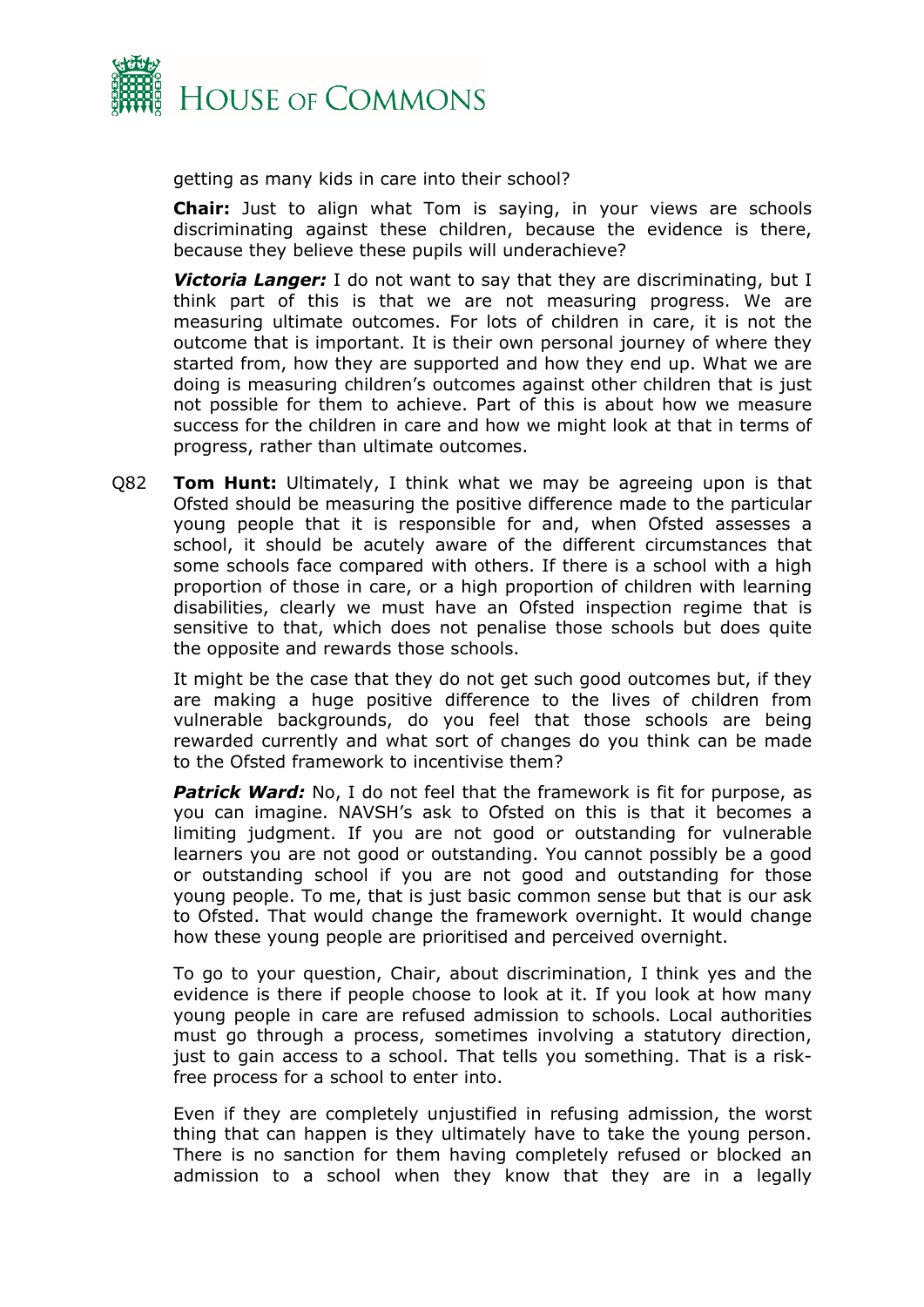

indefensible position. They will keep doing it as long as there is no sanction against that. Again, that is something that Ofsted could look at.

Q83 **Chair:** The way that the Government have just changed the Fair Access Protocols—I think it has just come in—is that going to make a difference?

**Patrick Ward:** No because the Fair Access Protocols do not apply to children in care. The primary legislation is there for every local authority to use to get young people into care, but there are many blocks within the system that prevent that happening in a timely manner.

Q84 **Chair:** Does the Fair Access Protocol not apply to what are termed challenging pupils?

**Patrick Ward:** The existing primary legislation for children in care is more robust anyway, so you have the statutory powers that you need. That is not a problem. We do not need more primary legislation. It is how it is explained and interpreted. Most people have never heard of section 19 of the Education Act, but it very clearly outlines the responsibilities of a local authority. However, there is no means or process to enact it. If a local authority refuses to offer education, rather than a school—because these are cross-border admissions a lot of the time, one local authority placing in another—there is no process to address this.

Q85 **Chair:** Apart from Ofsted, is there anything else one can do to make sure that children in care go to good or outstanding schools?

*Patrick Ward:* Absolutely. The Department can issue proper guidance of how section 19 legislation should be enacted by local authorities.

Q86 **Chair:** To be clear, I understand that you must measure progress but surely we also want these children who go to these schools to have good jobs or go to further or additional education afterwards? Surely it should not be either/or? Ofsted should measure both. Do you agree with that? The way it came over was that you just wanted to measure progress during the school, but that could be a woolly term and potentially could mean quite a lot of things to a lot of people.

**Patrick Ward:** Absolutely it should not be either/or. Of course, we should measure outcomes, but you measure them against that young person's individual journey. You are measuring outcomes for unaccompanied asylum seekers who are in care. Initially, you tend to measure the ability to learn English and then you move on to the next step. You are measuring 52-week disability placements. You are looking at a very specific set of qualifications that those young people take. Yes to outcomes, yes to attainment, but within the context of their individual journey as learners, not blanketly across the board.

*Mark Russell:* The Department has Josh MacAlister's independent review into children's social care. There is also a review in the Department on SEND and the outcomes for SEND young people. As a bunch of children's charities, we have been trying to encourage the Department to try to join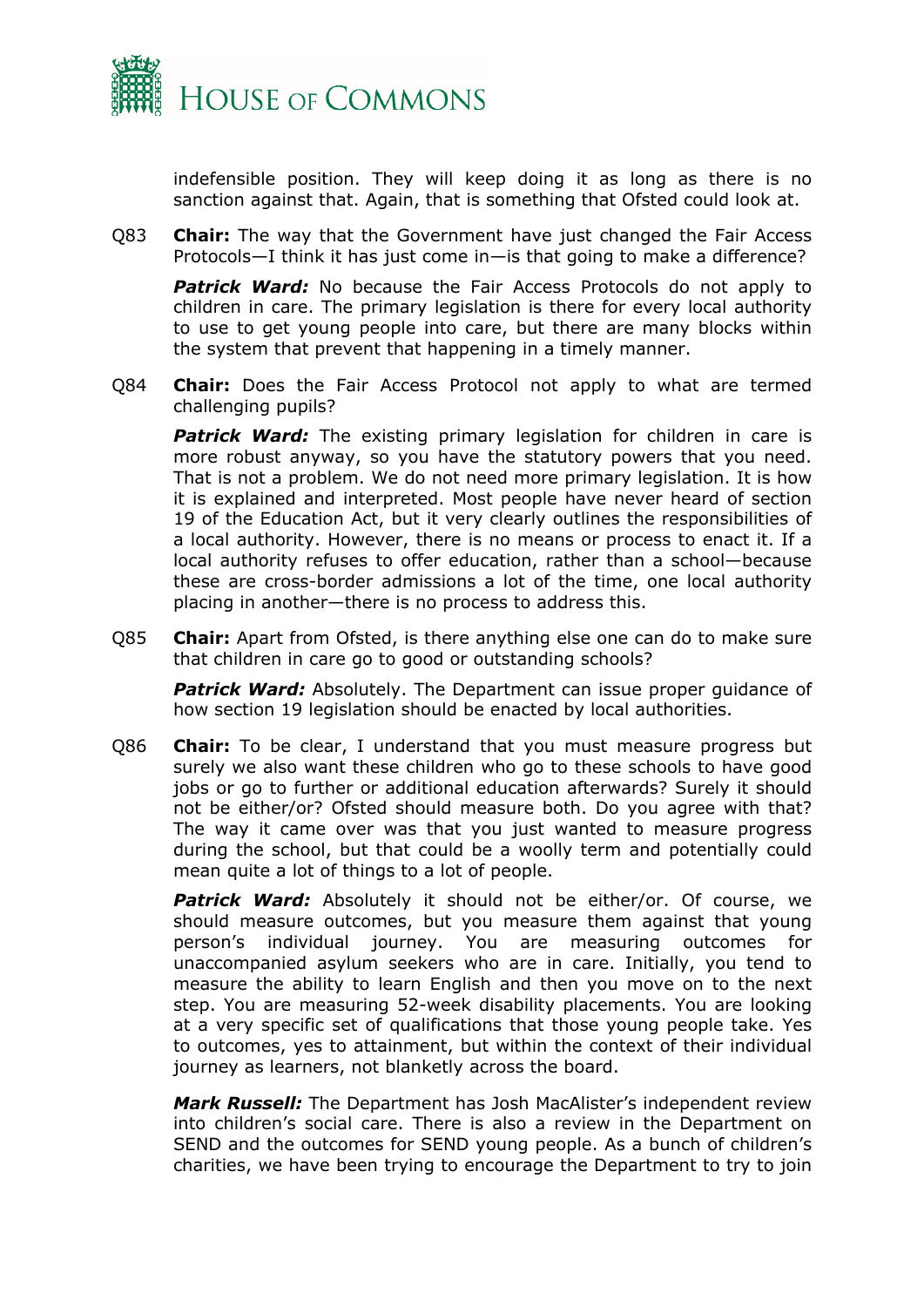

that work up a bit better. One of the ways the Department could join that work up a bit better is by commissioning research into what the education of children in the care system looks like, and to focus on the outcomes of that and the consistency of the education that those children are receiving, particularly for those who are out of area placements, who have been moved consistently. That information is not currently available. That would help to ensure that those children get the best possible start in life.

Q87 **Apsana Begum:** I want to declare that I knew Patrick Ward as a former resident in my borough, and to put that on the record.

I want to pick up on what has just been said about attainment. It would help us on the Committee to understand what is measured, the trajectory of a young person in care and the quality of education they receive. To your knowledge, what currently exists in terms of how outcomes, outputs and attainment are measured for these young people?

*Patrick Ward:* I think one of the issues is that there is no standardised way of measuring. That is the problem. Local authorities have a lot of ways to measure it but they are all individual to those authorities. That is why it is very difficult to scrutinise anyone and hold anyone to account on the outcomes for their young people, because of that lack of standardised measurement or methodology.

*Hannah McCowen:* In terms of outcomes for care leavers, leaving-care teams do report the numbers of young people between 18 and 21 who are engaged with educational employment and the numbers of NEET and also the numbers who go to university. It is just coming in now from April they are going to report on those between 21 and 25, but only for young people who make contact themselves with the local authority. We are starting to see that extended, which is helpful.

*Mark Russell:* We have not talked about missing incidents yet and missing incidents are some of the data that are recorded. We know that missing incidents are recorded for 11% of looked-after children last year. That means there were 81,000 incidents. That means there were an average of 6.5 incidents per child who went missing. The largest proportion of those were in secure units, children's homes and semiindependent living arrangements.

What the Department has not done is measured data for those who go missing from out of area placements. We think that will be a significant piece of data that we do not yet know, because we know that children in out of area placements who go missing are substantially more at risk of being criminally or sexually exploited.

Q88 **Apsana Begum:** In terms of the School Admissions Code, from what we have heard already this morning it seems as though it is not being implemented in practice and that there seems to be discrimination in terms of schools admitting looked-after children. I want to get a sense of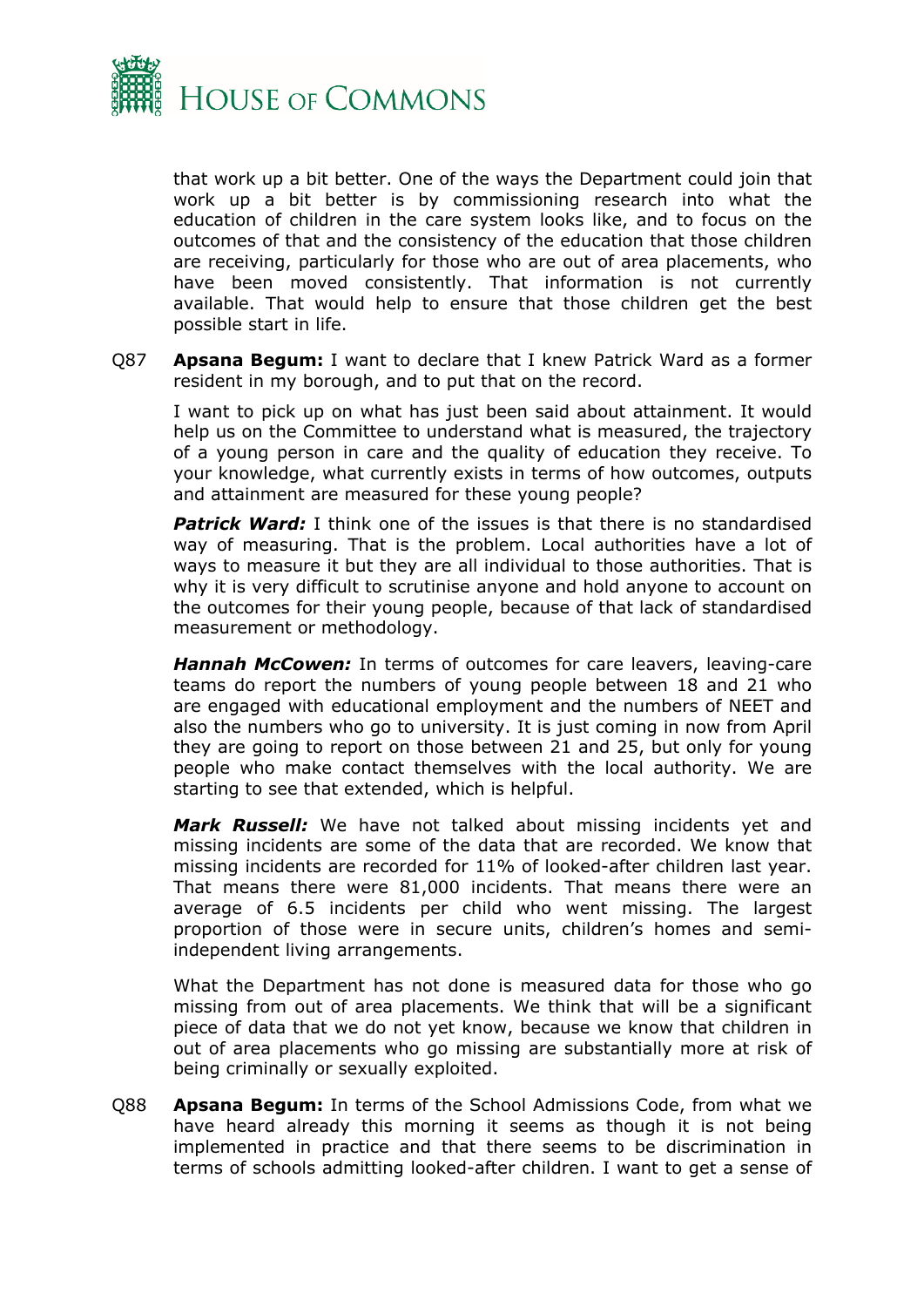

what the difference is in terms of academies and local authority schools. My understanding is that the School Admissions Code says that the local authority has power to direct the admission authority for any maintained school in England, but it is not the same for academies. Of course, 39% of primary and 78% of secondary schools are academies. If an academy refuses to admit the child the local authority can now ask the Secretary of State to intervene. How prevalent are cases like this where a Secretary of State needs to be appealed to, to intervene?

*Patrick Ward:* Very prevalent. Formally, there is not much difference between gaining access to a maintained school and an academy. You have the same statutory powers to direct both, so there is no reason why a school being an academy should be more of a barrier. There is a slightly different process that you must follow but, ultimately, it is the same dynamic. The local authority, the corporate parent, has the statutory powers. If they use them correctly, that child will gain access to that school, academy or maintained. The issue is how those powers are applied.

Q89 **Apsana Begum:** I also want to get a sense of where are there more powers needed and who is accountable? Patrick, if I can come back to you. Do Virtual School Heads need more powers? You mentioned earlier about the lack of statutory powers, but do you need more power over education and placement decisions? Is that something that would help?

**Patrick Ward:** Absolutely. Those statutory powers at present reside solely with the DCS. To me, that is way too centralised a model in a local authority to be effective.

Q90 **Chair:** For the benefit of those watching, what is DCS?

**Patrick Ward:** That is Director of Children's Services, so that is a statutory role above the Virtual School Head within a local authority. In my view, way too centralised a model. The statutory power should be delegated to the person who holds that statutory role within a local authority, a bit like the chief fire officer in a local authority. They have obvious powers relating to their role. It should be exactly the same with a Virtual School Head and the education powers. That would create greater accountability.

*Hannah McCowen:* In terms of outcomes for young people post-18, there are so many factors that impact that. What we would like to see is a strong national offer to care leavers because the offer to care leavers is so patchy, depending on where you live, and varies so much. Particularly issues like digital poverty impacts young people being able to access employment education, so we would like to see digital provision for young people up to the age of 25 provided; young people able to access the higher rate of universal credit, the over-25 rate. Those are some of the practical building blocks that would give those young people the security to then go on and engage with education and employment.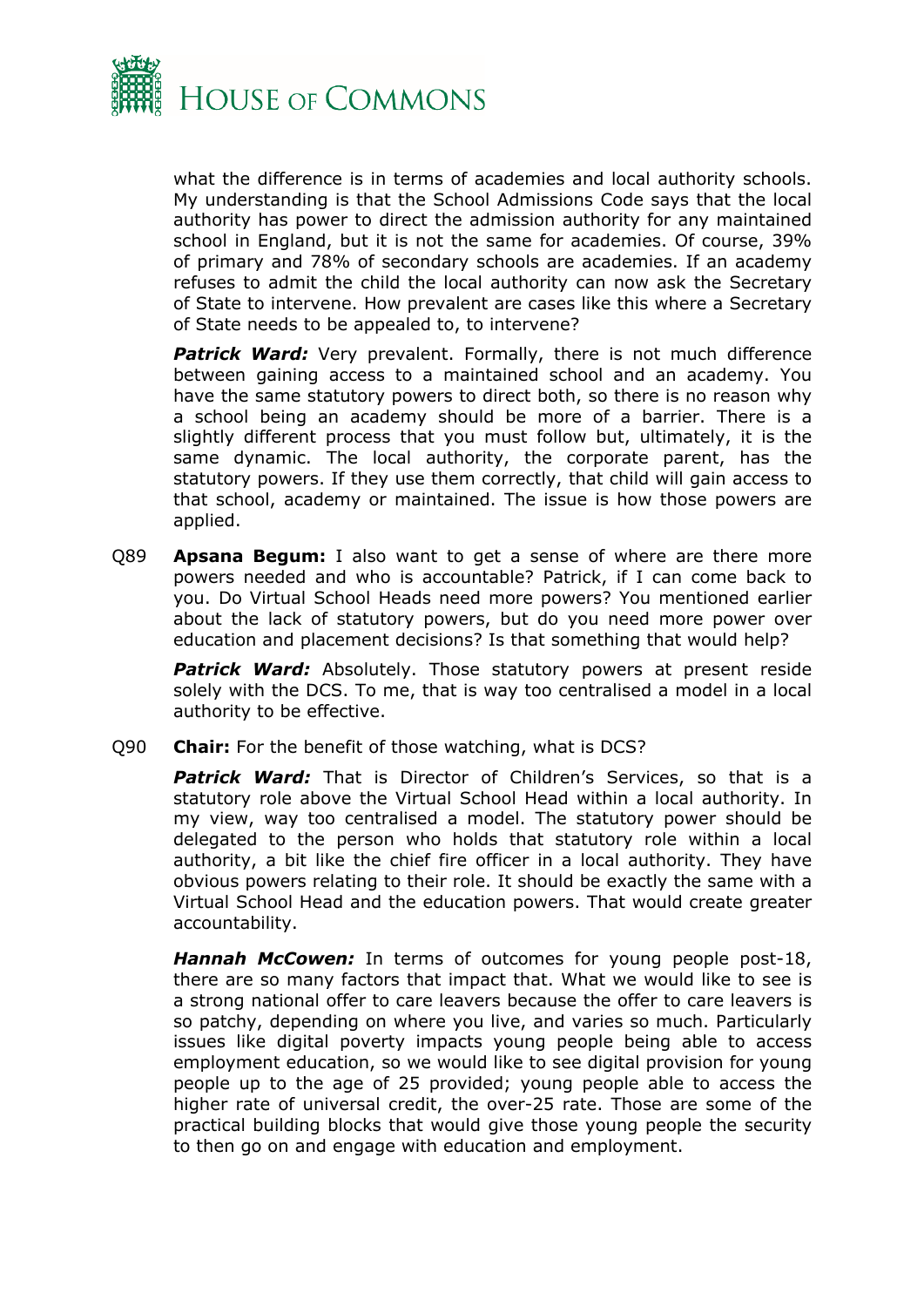

Priority housing, wherever they live, so young people coming out of children's homes, even if they have been placed out of borough for many years, will still struggle to get accommodation in the area that they have been living, then they are taken back. I used to work in Knowsley and we had a young person who had been placed up in the Lakes for many years, and he was moved back when he was 18 because he had no housing priority in the Lakes. He was not street smart; he had no connections in the local area and we spent basically a year trying to get him back into the Lake District. We need that flexibility and we need housing to say, "Right, if you are a care leaver you are going to have priority wherever you live".

Q91 **Apsana Begum:** Who holds ultimate accountability for ensuring children in residential care are attending good or outstanding schools? A lot has been said about local authorities. How much flexibility do they have? Do they not just have to go for what is in front of them and what is available in their areas?

*Mark Russell:* Our whole team spends our time trying to work out which bits of the system would make the biggest impact to change. Ultimately, this boils down to the sufficiency of placements in areas for children and young people that are stable and secure. There is a lack of that. I want to see the Department produce an emergency plan to address the lack of placements around the country.

What happens is local authorities are faced with a situation where they desperately must place a child. They are ringing around all over the place. They find somewhere. I spoke to a Cabinet Member for a local authority recently who said that they tried to place somebody in their local authority and they couldn't, because there were so many out of area placements in that area. They had to go out of area and the whole thing falls apart. There is no national plan for placements in the country. We want to encourage the Department to have a plan that addresses placements. We think that is the first step to try to turn this around.

We also believe that, if a local authority does place a child in an out of area placement, they must have a plan in place to ensure that that child is safe and gets the support that they need. What often happens is they go back to the bottom of the waiting list for all of the services that they were in the previous borough for and it just becomes a vicious downward circle. Sufficiency of placements we think is the first part to solving this problem.

**Patrick Ward:** I completely endorse what Mark said. I would add, in answer to your question, it is the Director of Children's Services who ultimately holds accountability always.

Q92 **Dr Caroline Johnson:** I want to ask about these placements. We talk about when they get the placement as if that is the finish of it. You also talked about the behaviour responses being quite punitive in schools and the effect on the other children and the discrimination that you have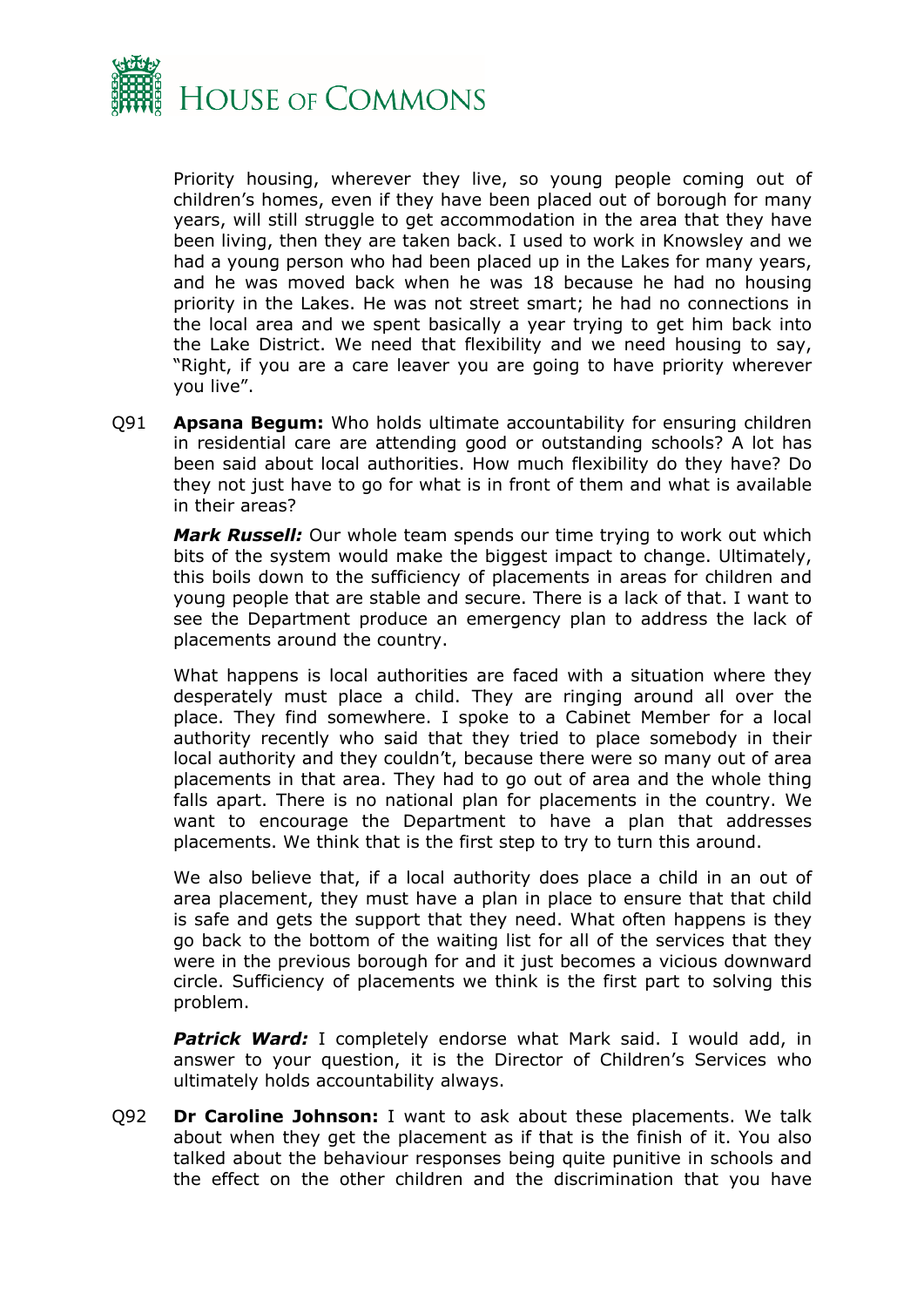

mentioned. How many children get placed in good or outstanding schools only for that placement to break down? We know that residential placements often break down and then children are moved from children's home to children's home. How often do the school placements break down? How often do children end up leaving the school for whatever reason?

*Patrick Ward:* Way too often. Exclusions are too high among children in care and other vulnerable learners. By exclusions I don't mean just the ones who show up on the statistics. A nod and a wink, managed moves to schools, managed moves to pupil referral units, which do not show up as a permanent exclusion, off-rolling—legally or illegally—pressurising vulnerable families to sign education at home orders, to take them off the school books when they are told that they are under threat of an exclusion. When you start to look into this there are a lot of ways of excluding a young person, and it is way too high among vulnerable learners. As I am saying to pretty much every question, there needs to be much more formal scrutiny of these processes.

Q93 **Dr Caroline Johnson:** What support do schools need to balance their duties to the children that perhaps are behaving in a disruptive manner, which is affecting other children's education, but also to ensure that the disruptive child is managed in a way that allows them to engage in education and to receive the best benefit from it?

*Patrick Ward:* We are asking all schools to be attachment and traumaaware by 2025. That is a call for action that came out of the Timpson report. To do that they need support to become attachment and traumaaware, so having the right training, the right resources, the right personnel, mentors, mental health professionals, going into the school to support them. Also, less punitive incentivising around their own sanctions. If schools are judged in the way that they are currently being judged, where every single child is a percentage point in their GCSE results, you are creating a huge incentive to exclude children who are not going to be an asset. There is something about that dynamic that fundamentally must change if schools are going to be able to be attachment and trauma-aware.

Q94 **Dr Caroline Johnson:** When trying to find places for children in care that is in a residential home but also in care in a family home as foster carers, do you see any particular difference between the way that they are managed in schools and any particular difference in the discrimination that you have described towards children in care?

*Patrick Ward:* Not between those two, whether they are in residential or foster care particularly, in my experience.

Q95 **Dr Caroline Johnson:** You do not get any difference in education?

**Patrick Ward:** Not in my experience. It depends on the quality of the provider.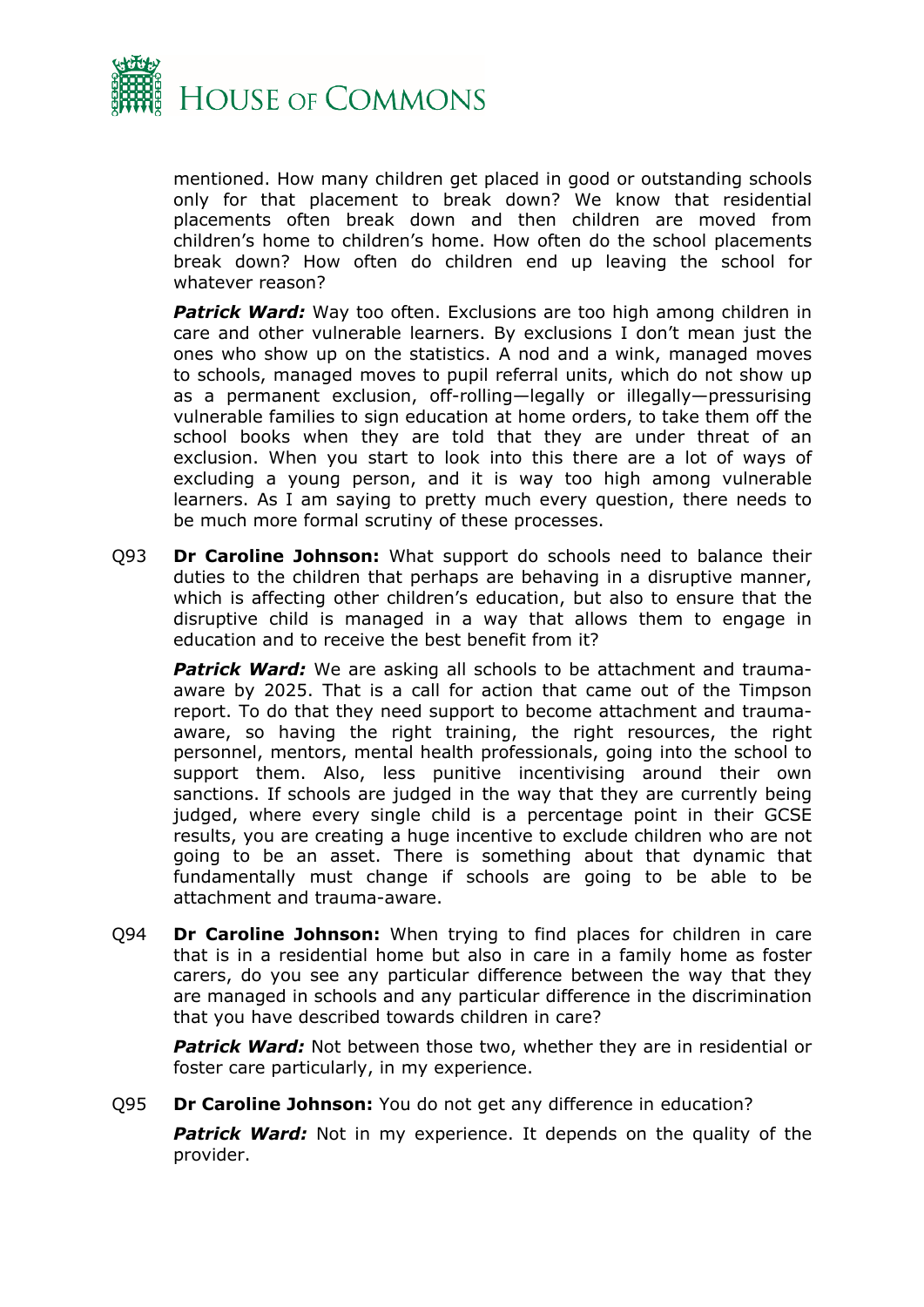

# Q96 **Dr Caroline Johnson:** Educational outcomes are similar?

**Patrick Ward:** They are not similar, but you are talking about fundamentally different cohorts, children in foster care and children who are likely to be in residential provisions.

Q97 **Dr Caroline Johnson:** You talked about SEND in response to Tom's question and you mentioned about how the pressure on vulnerable families can lead to more likely family breakdown and placement breakdown and unmet need is a problem there. To what extent does early neglect of children, which may ultimately lead them into care, cause problems with their educational attainment? To what extent would receiving more support earlier prevent the problems that we see in the teenage years, noting that 97% of children in children's homes are over 10?

*Patrick Ward:* That is the greatest factor, and Mark has already outlined this.

*Mark Russell:* Early intervention works. We know that in every single area of children's lives. Early intervention works, whether that is mental health support, family support, behavioural issues. In every single area it works. What concerns us deeply is it has been cut by 50% over the last decade. What is happening, the more I talk to local authorities the more they are telling me that the limited resources they do have are going to the crisis end, when children are turning up in A&E or there are major issues going on in that child's life.

That is why we are passionate about making sure, from a mental health perspective, that in every community in the land there is a hub that young people can access immediate mental health support at a very low level, which would stave off a pile of other issues that become crises further down the line. Early intervention works.

Q98 **Dr Caroline Johnson:** However, early intervention is not happening as it should?

*Mark Russell:* No. It is not happening in a joined up, strategic way either. One of the things that we have been pushing the Department for is that we need a strategy for children.

Q99 **Chair:** Yes, when you say you want early intervention and more money put into it, what does that mean? What particular thing are you asking for? Are you asking for family hubs?

*Mark Russell:* There is a mental health crisis in this country beyond children's homes.

Q100 **Chair:** What is your early intervention plan? You say you want more early intervention, but what does that in a nutshell mean in practice?

*Mark Russell:* It means mental health support, family hubs and youth provision, in a nutshell.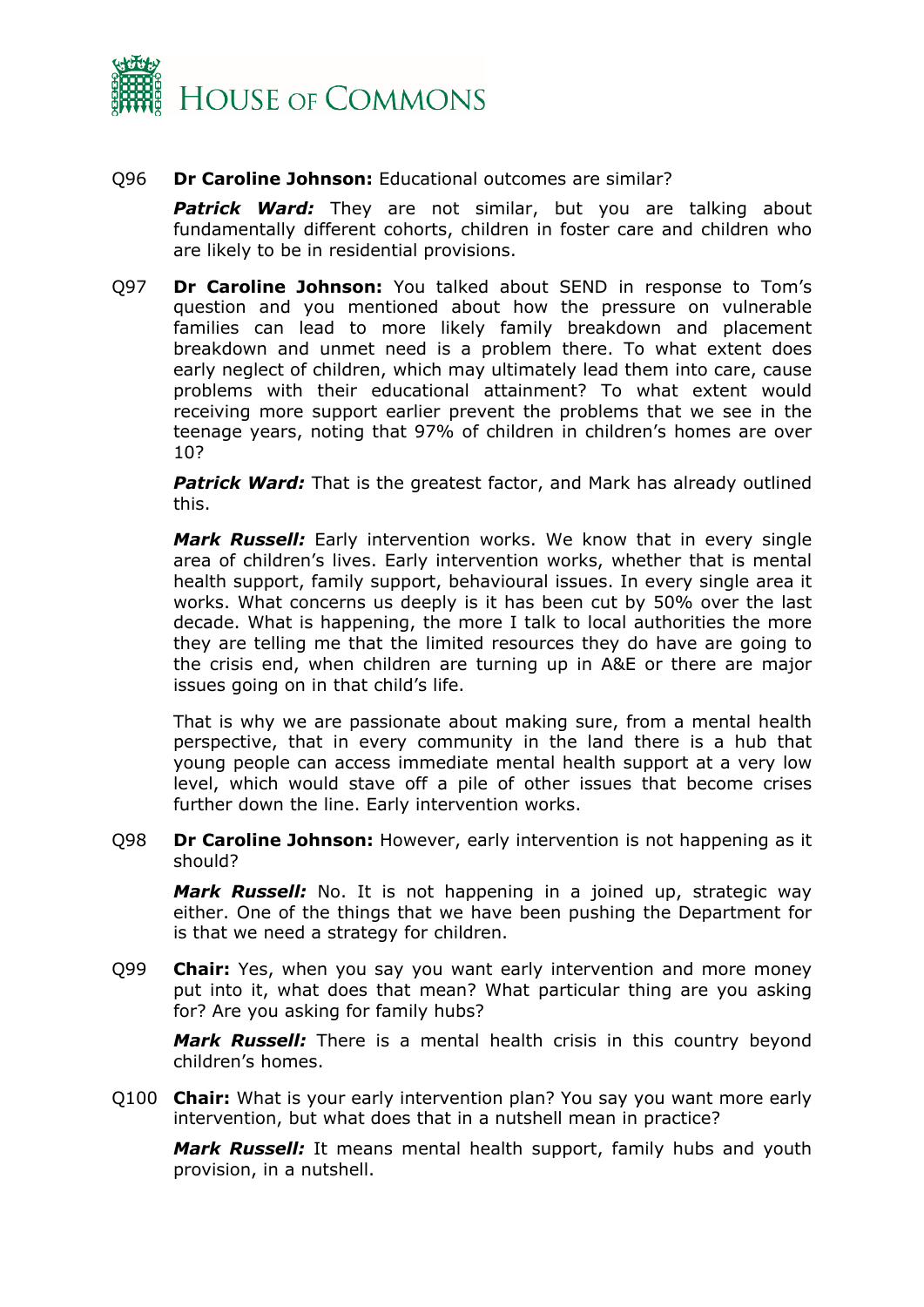

Q101 **Chair:** Youth provision meaning what?

*Mark Russell:* Everything from sports clubs to youth centres, to drama clubs.

Q102 **Chair:** That is not early intervention?

*Mark Russell:* Diversionary activity that helps prevent further issues.

Q103 **Chair:** We are presumably talking about very young children aged zero to five?

*Mark Russell:* It could be family support, for families in crisis who need help.

Q104 **Chair:** Youth centres is not about early intervention, is it?

*Mark Russell:* I would argue that it is.

**Dr Caroline Johnson:** I suppose it depends on whether you define "early" as early in life or early in age.

Q105 **Chair:** Yes, so how are you defining early intervention?

*Mark Russell:* I am defining early intervention as early in the stages of a crisis developing in a child's life, so I am not talking necessarily about age. It could be early intervention for a 14-year-old or a 15-year-old. It is whenever there are issues arising in a child's life that, if not met or resolved, will cause further crises down the line. What the numbers are showing is that there are too many children going into care because there are needs that are being unmet.

Q106 **Tom Hunt:** As you have already said, it seems that the link with the SEND provision is incredibly strong. When you are talking about early intervention, surely that must also include trying to get a sense early on, if a young person does have learning disabilities, basically what these disabilities are. Is your view that, if we put more funding into SEND and got SEND right, we could dramatically decrease the number of young people who end up in care?

*Mark Russell:* It is one of the aspects of that, yes. I think that there are a lot of young people who do not get support with SEND early enough, and if we can turn that around that will make a difference.

Q107 **Tom Hunt:** If you turn SEND around, that could make a major difference to improving the life chances of young people in care or young people may not end up in care because they get SEND help?

*Mark Russell:* It is a really important thread of this, yes.

*Hannah McCowen:* I completely support what Mark said around the youth services and the impact that has, in terms of developing young people's confidence and acting as a low-level emotional wellbeing support as well. That is what is missing. Some young people do not need mental health crisis support but, if they had emotional wellbeing support—and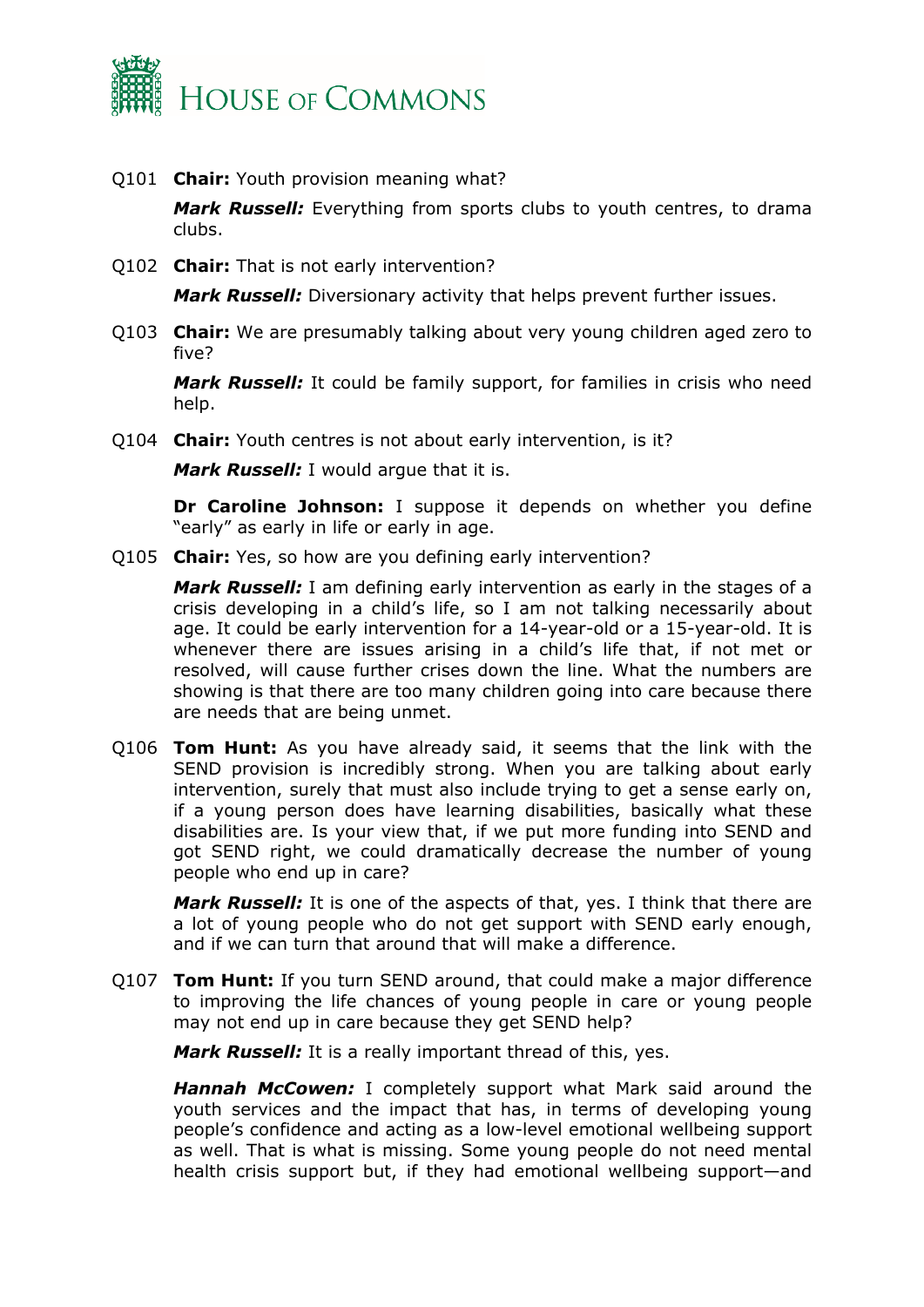

going back to the careers' services—when we had Connexions young people could access that, but now you can only access that if you are out of education/employment. It is all those things that made a huge difference.

Q108 **Kim Johnson:** I think we have touched on the question I am going to ask: that 39% of care leavers aged 19 to 21 are not in education, employment or training, compared to 13% of other young people. What steps should the Government take to drastically improve outcomes for care leavers, particularly black care leavers, who are overrepresented in the care sector?

*Victoria Langer:* Some of this is around making sure that there are different opportunities for young people, that we think about whether there are second-chance opportunities for young people and that they are supported, that we do not see this as a linear process but we see ongoing care and ongoing support after the care cliff, after 18, so that we are investing throughout the early 20s in young people.

Q109 **Kim Johnson:** Mark, you mentioned the Josh MacAlister review of social care. Do you see any benefits and positive outcomes from that review, in terms of having an impact on the education attainment of children in care?

*Mark Russell:* Josh's report has not been published yet, but what we do know is we have a case for change. Josh highlighted a significant number of the issues we see from our frontline practice in the system. Josh is right, there is no future that will not cost the taxpayer more. We are working with Josh. I meet Josh pretty much once a month to talk about the issues we are seeing in the system, trying to feed that through.

Direct to your question, I think the Chair's comments around careers advice are important. It is making sure young people in care know the opportunities that are in front of them, are encouraged to step into them and have role models, pathways and coaching to support them.

The reality is that for too many young people the issues they are facing on the 365th day of their 17th year and the first day of their 18th year are no different. The scaffolding that has been around many of them for their lives has suddenly disappeared. We want to see us continuing to find ways to support those young people post-18. We think that young people post-18 should still be able to access mental health support through CAMHS.

I argued with the Minister for Welfare Reform—who is now the Children's Minister—that there should be a flag on DWP records to indicate when a young person has been through the care system, so that a coach from DWP sitting in front of someone can know some of their story. The Minister agreed to our request to increase the housing benefit for care leavers from 18 to 25. That is brilliant, we are really pleased about that.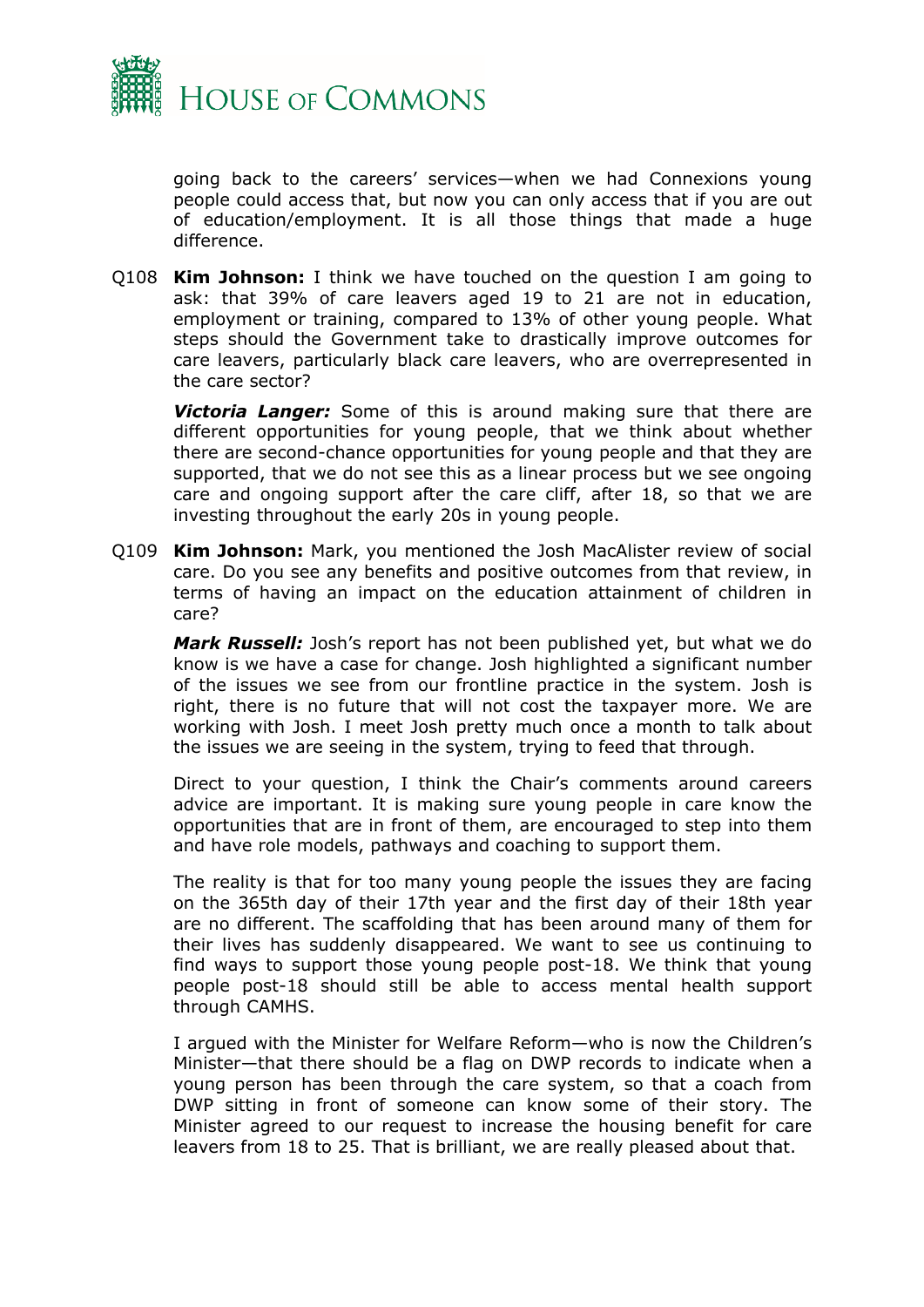

There is a package of things we need to do. At the moment, it is a postcode lottery for too many children across the country. We need some sort of standard view of what we want to help care leavers with, to help them be the best adults they can be.

Q110 **Kim Johnson:** Thanks, Mark. In the past 20 months the pandemic has had a massive impact on all young people, particularly in terms of mental health. In terms of children and young people in care, I imagine that it has been quite significant as well. Do you have any evidence in support of any increases over the last 20 months as a result of the pandemic?

*Hannah McCowen:* When we asked our young people—as part of our young people's forum—what their main priority was coming out of Covid-19 and what they wanted local authorities to focus on, mental health came through overwhelmingly. The feedback from local authorities is that is the number one issue, they cannot get the support they need around mental health.

**Kim Johnson:** We know that support for mental health in young people was crumbling prior to the pandemic. I imagine it is almost non-existent now in terms of long waiting lists for people to access those necessary services and during that time their health and wellbeing is being impacted significantly.

Q111 **Ian Mearns:** This has been touched upon but I think it is something we need to try to get on the record. From written submissions, we know that looked-after children do not always get allocated an education placement in a timely way. What do we need to do to make sure that changes? How do we button that down to make sure that there is a system in place so that children in the care system who need an education placement get it?

**Patrick Ward:** Local authorities need to be properly scrutinised as corporate parents by the relevant authorities to see how many of their young people are not in education—are children who are missing education. There needs to be proper accountability on that issue. Schools need to be held accountable on how many children-in-care admissions they are refusing to accept for no good reason. Then statutory powers have to be used because that is where a lot of the delays are coming from.

The Department should be issuing proper guidance on how section 19 legislation is interpreted by local authorities, so that local authorities are aware of their statutory responsibilities when young people in care from another local authority arrive in their area; another huge source of drift and delay.

The Secretary of State needs a better understanding of the role of 497 directions, which is when the Secretary of State has to become involved in an admission with a local authority to ensure that local authority is legally compliant.

Q112 **Ian Mearns:** What about education and training post-16, do you think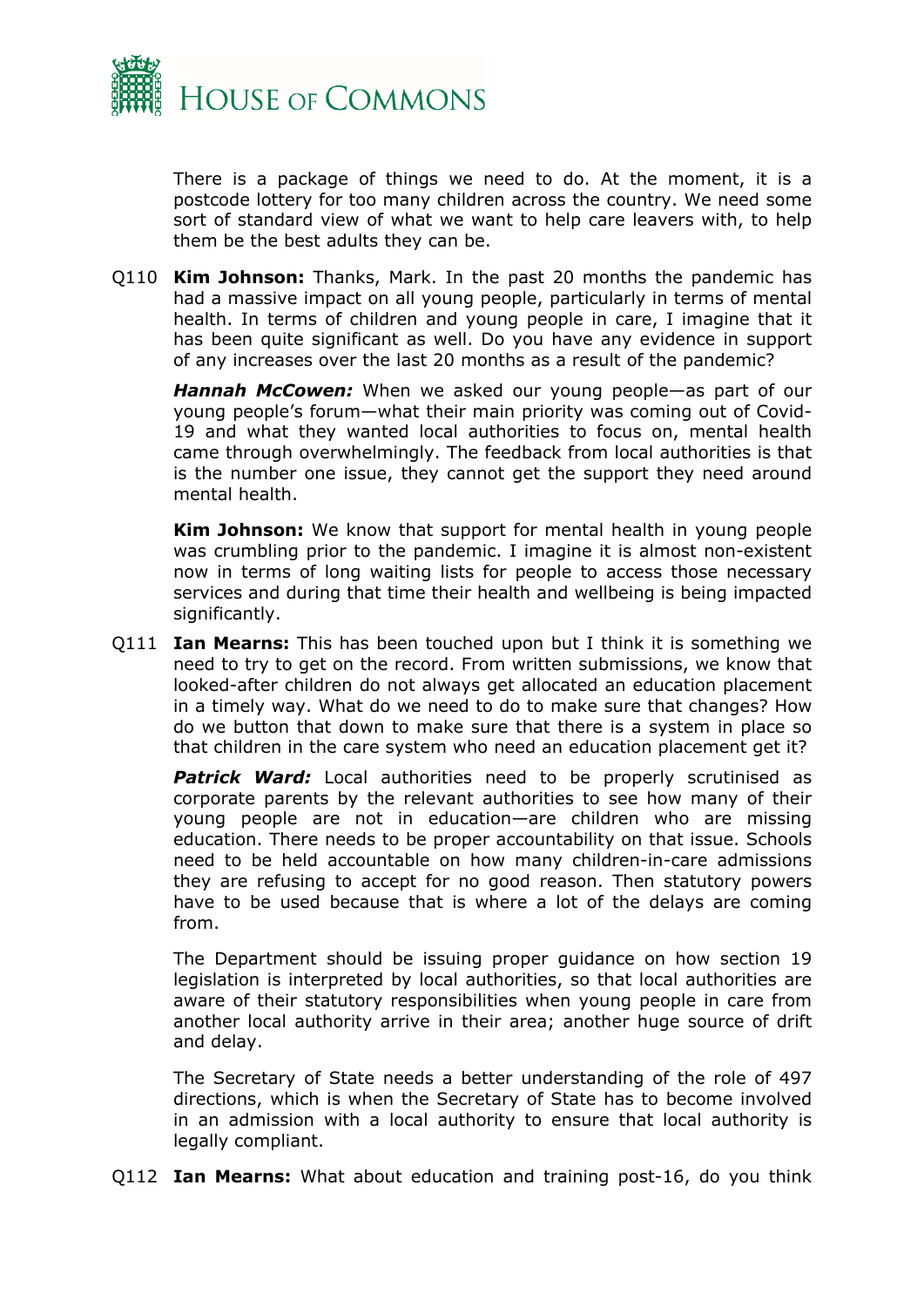

the age at which local authorities are responsible for youngsters in care should be extended?

*Patrick Ward:* I would welcome that.

Q113 **Ian Mearns:** That is everybody nodding, I take it? Great, thank you very much.

Victoria, the written submission from Become tells us that care leavers who begin an apprenticeship can be worse off than if they are unemployed. What should the Government do to remove this significant barrier and make apprenticeships a destination of choice for care leavers?

*Victoria Langer:* It is about making sure there is parity in terms of the income the young people receive. What they tell us is that, while that might be the right training opportunity, they cannot afford to do it even with a £1,000 bursary. It is about making sure that either a Living Wage or the National Minimum Wage is applied to those apprenticeships.

Q114 **Ian Mearns:** How do we ensure that, when youngsters who are coming out of care or who have been in care go into an apprenticeship, it actually is an apprenticeship?

**Patrick Ward:** You mean the quality of apprenticeships?

**Ian Mearns:** In one.

**Patrick Ward:** It is a reasonably straightforward process. Again, as a corporate parent you take responsibility for quality control so it becomes part of your commissioning process, as it would be with a school. Is the school good or outstanding? Is the apprenticeship provider good or outstanding?

**Chair:** Should the Baker Clause, which says that schools have to invite in careers advice on apprenticeships and UEC colleges and FE colleges to talk to the children about skills' options, FE options and apprenticeship options, apply to children in care and be compulsory?

*Patrick Ward:* It is certainly the case if a care home is also the education provider.

Q115 **Ian Mearns:** Lastly from my perspective—and I did allude to this before—the Department's own evidence acknowledges that the transition from residential care to independent living can feel like a cliff edge. We are talking about some of the most vulnerable young people who have had traumatising experiences. They get to a particular age and, all of a sudden, we cast them adrift. Surely that has to be stopped, changed and improved in every way imaginable.

*Hannah McCowen:* We have eight pilot areas with the Staying Close project, which is support for young people as they have moved out of residential care. Those have shown improvements around education, employment, training, sustaining tenancies and health and wellbeing. We need to see that rolled out as soon as possible across the board.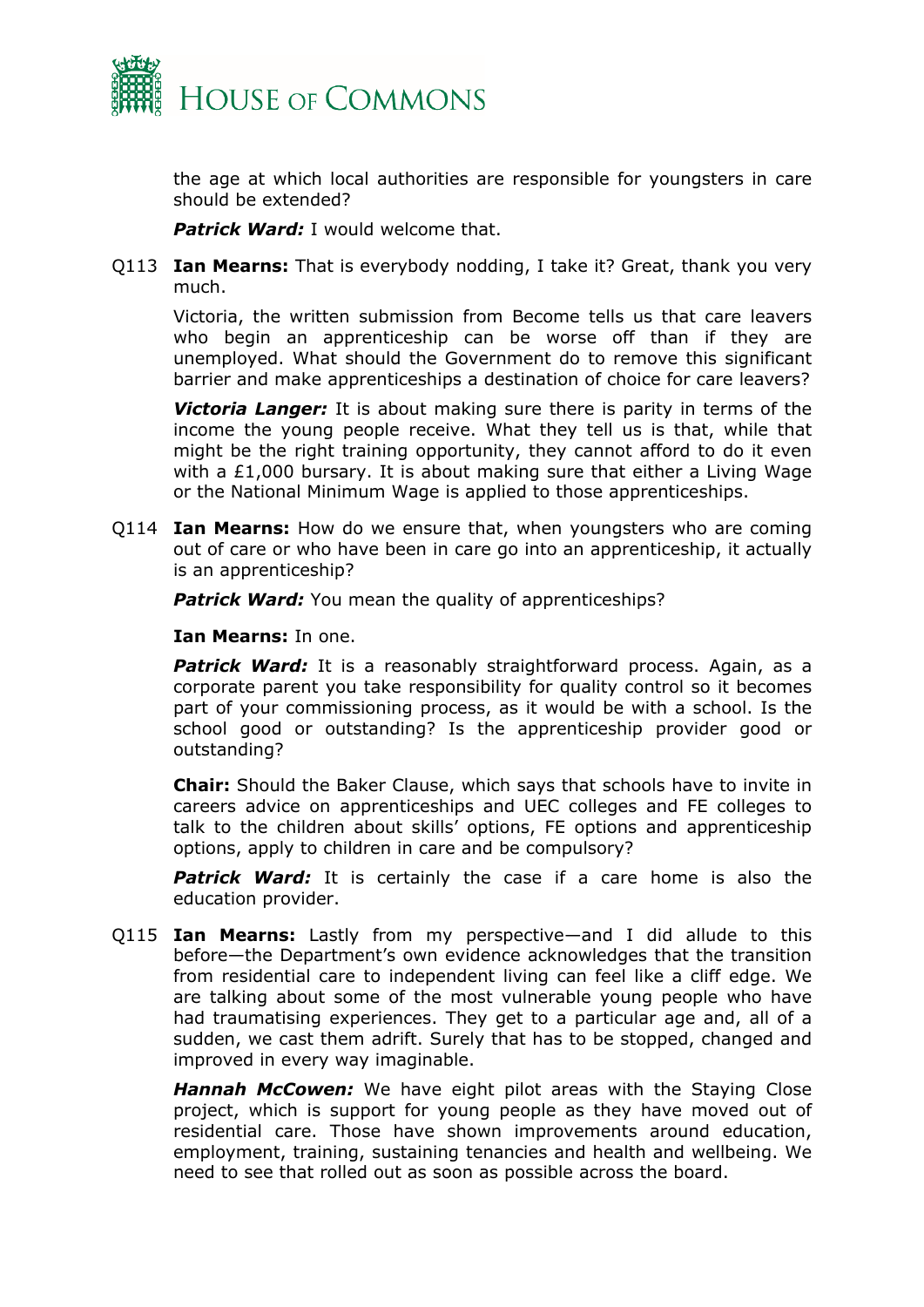

Q116 **Ian Mearns:** In a previous iteration of this Committee, we did an inquiry about youngsters in care. We visited places in coastal towns where there seem to be significant concentrations of youngsters gathered, places like Margate, for instance. Nothing against Margate but it is not the children's home area. There are an awful lot of London boroughs, for instance, placing youngsters in a place like Margate. It seems to me that the main driver of that was the cost of property in order to house children. If we are going to treat these youngsters with the care they deserve, we have to do something about making sure they are housed closer to where they come from.

**Patrick Ward:** Absolutely right. That is the point I was trying to make earlier about sufficiency of placements. It appears that too often the system is tilted in favour of the provider and not in favour of the child and we would like to see the balance of that shift.

To address your earlier point about jobs and apprenticeships, ultimately, if you have come through the care system, been passed around the country in so many different ways and not had consistency of support from the same adults for any more than a few months at a time, it ought not be a surprise that you do not have the confidence or the self-esteem to believe you can achieve these things and you could go and do that with your life. That is why we need a full change in how we see our system. We need to be investing in these children, to help them believe they are full of talent and skill and could do all kinds of things with their lives that many of them do not believe they can.

**Ian Mearns:** That places a significant pressure on the schools in an area like Margate, for instance, in terms of educating children and making sure the education they offer them is appropriate.

I remember, Chair, we were talking to a local authority councillor from Kent about the pressure from that. She was saying they were even getting children placed in Margate from up north. I said, "Where would that be?" "Peterborough".

Q117 **Tom Hunt:** In terms of those figures of for 19 to 21 year-old care leavers 39% not being in education, employment and training compared to 13% of young people, are there any statistics to hand about how many end up in the criminal justice system, how many end up in prison?

*Patrick Ward:* I do not have those numbers to hand, I am afraid.

*Mark Russell:* I believe there are but I do not have the exact number here. I am reasonably sure you could find that.

*Hannah McCowen:* What we do know is that about one in four in the criminal justice system have been through the care system.

Q118 **Tom Hunt:** Also, one-third to 40% have learning disabilities?

*Hannah McCowen:* Yes. We are currently doing some work with the Youth Justice Board around the over-criminalisation of young people. We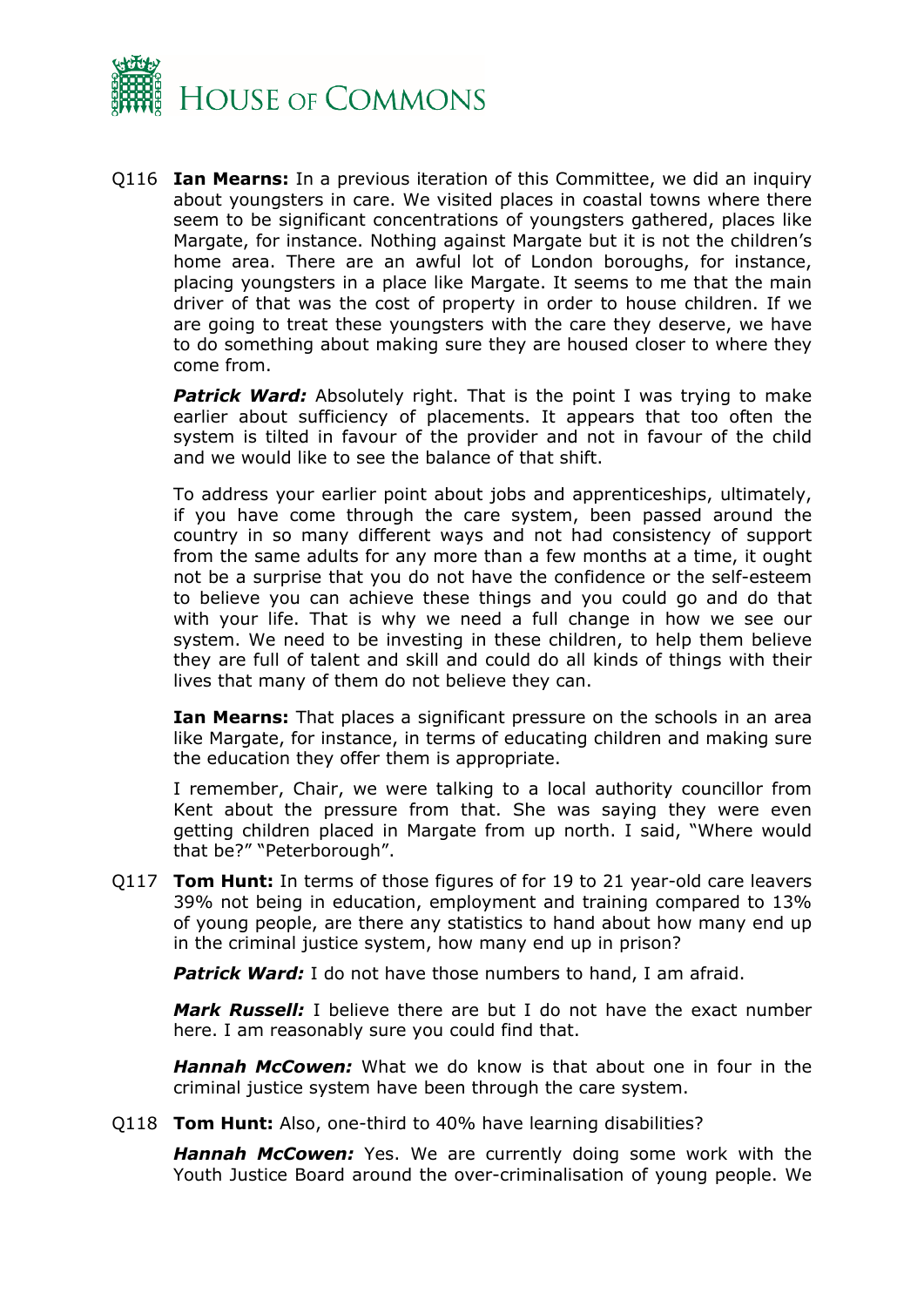

are trying to bring in a protocol there. We have been working with young people who have a record on the DBS for criminal damage for breaking a mug in a children's home. There needs to be something that is, "Hold on a minute, before you call the police what are you going to do?" and that if the police are called it does not just go through.

Q119 **Tom Hunt:** About 25% of those in prison have been in care. What is the national average of young people in care?

*Mark Russell:* We can find these things out.

Q120 **Tom Hunt:** This goes to your point about early intervention and I have often thought it in relation to SEND funding. Do you think there is a big problem here that goes towards the heart of Government, and potentially the Treasury as well, about a lack of big-picture thinking when it comes to spending versus investment with a longer-term view and seeing the benefits of spending money upfront to try to prevent these sorts of things from happening?

*Mark Russell:* It goes slightly further than the terms of reference of this particular inquiry. The Children's Society and I believe Government need a plan for good childhood. Often Government see children as patients, prisoners and pupils. What we need to do is have a plan for what good childhood looks like, which involves putting investment in to try to prevent rather than cure.

Q121 **Chair:** I have always believed that, just as the NHS has a long-term plan, education should have a long-term plan and a secure funding settlement. You can argue what that funding settlement should be but education should be treated the same as health.

*Mark Russell:* I could not agree more, Chair.

Q122 **Kim Johnson:** Thanks, Chair. To go back on that point, I think Sure Start used to meet the needs of those communities back in the day but, sadly, funding was not continued.

However, my question to you is about the sector being very fragmented, like the adult social care sector, with local authorities spending a great deal of money to have children looked after by the private sector. I want to ask you whether you think in-sourcing children services back in-house would prevent a lot of those issues, provide greater levels of accountability and get away from a postcode lottery.

**Patrick Ward:** Absolutely. Of course, we are struggling with London property prices but it is a long-term plan in my local authority to do exactly that and create our own sufficiency. In the absence of what Mark has, quite rightly, identified should be the national placement strategy and a national conversation about sufficiency, many local authorities are trying to model that practice and are being successful.

Q123 **Dr Caroline Johnson:** You have painted quite a gloomy picture in which children move from placement to placement and struggle to get into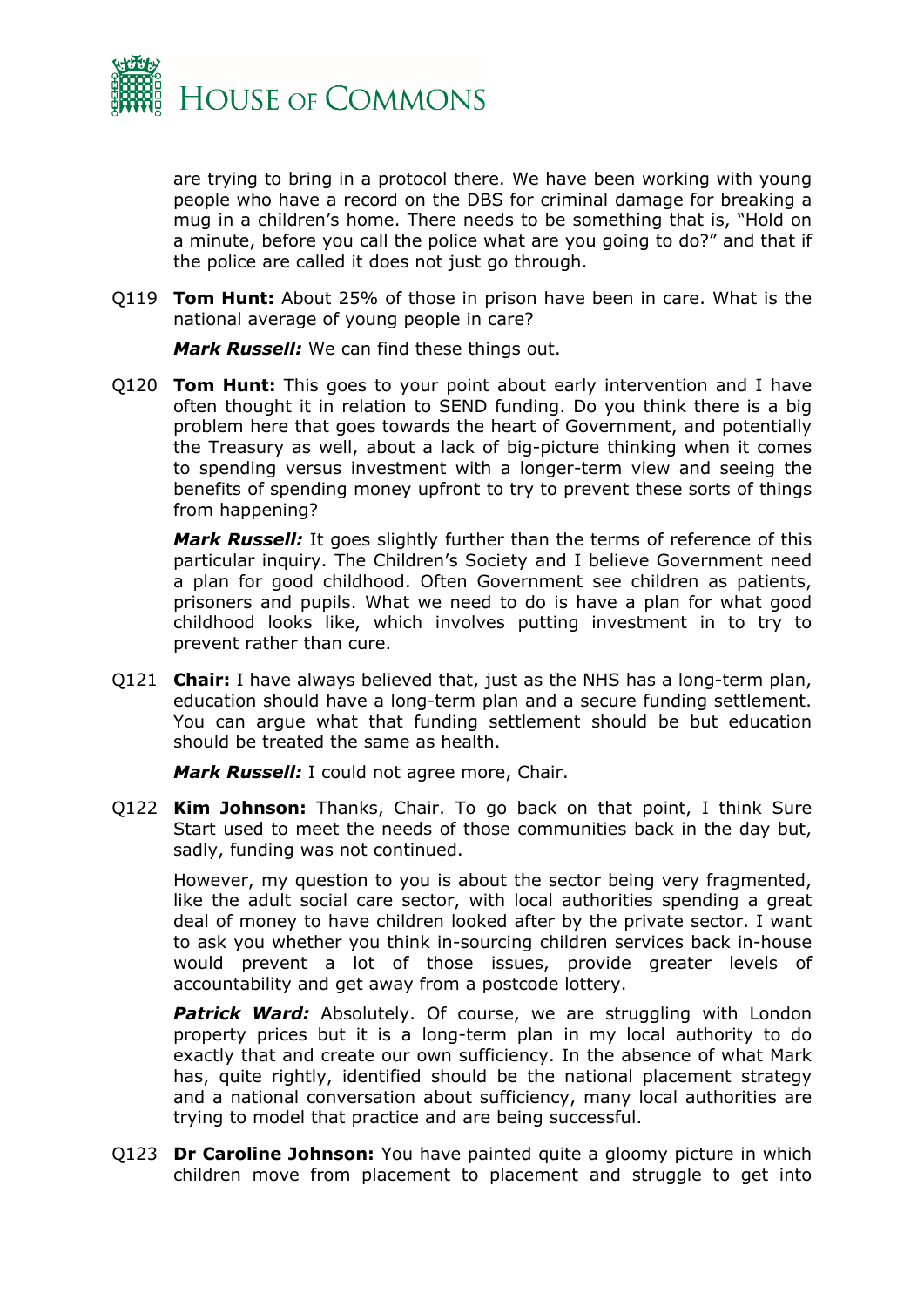

schools, as they are discriminated against because they are in care. What I do not have from this morning is a sense of whether that is getting better or worse with time and whether that varies from area to area. If it is getting better or worse, what do you think the main driver of that is?

**Patrick Ward:** Again, we are hampered by the lack of good data. There is no national data to answer your question properly. I am aware of a lot of sector data and I would say it is asymmetrical and varies depending on how robust the local authority is in enacting its statutory duties in this area.

There is no existing data set to confirm or deny that hypothesis. However, if you look at individual data sets, individual reports in local authorities, you could get an indication of how it was going and that it is better in some areas and less well in others, like with many of the things we have discussed today.

Q124 **Dr Caroline Johnson:** Over time, do you consider it is getting better or worse?

**Patrick Ward:** The data is not there to support that because it is not being measured.

*Mark Russell:* Except the fact that we know there are more children in care and that number is increasing significantly as each year passes.

To pick up the point in relation to costs, we need to be aware as well that the National Insurance rise will kick in next year. That will affect every children's service provider in the country. However, I am yet to hear whether any of that resource will come back into children's social care. We think most, if not all, of it will go into adult social care. Therefore, there will be a subsidising of adult social care from children's social care if we are not careful from next April.

To put this bluntly, a 'back of the fag packet' number from the four biggest children's charities is that we are looking at a £4 million to £5 million cost for the NI rise, which will come out of the money we have raised to help children.

Q125 **Chair:** When you have spoken to the Government about this presumably you have already raised this—what has been the response?

*Mark Russell:* I have not had a reply yet.

Q126 **Chair:** Does anyone else have any questions? I have a couple of final questions. On the placement issue: the figures I have suggest that every additional change of care placement at age 11 is associated with onethird of a grade less at GCSE. In years 10 and 11 those kids who are in care and change school score over five grades lower than those who did not. What is the answer to this, apart from having fewer placements? Is there anything else that should happen? Clearly, given the statistics, school moves or placement changes have a massive effect on their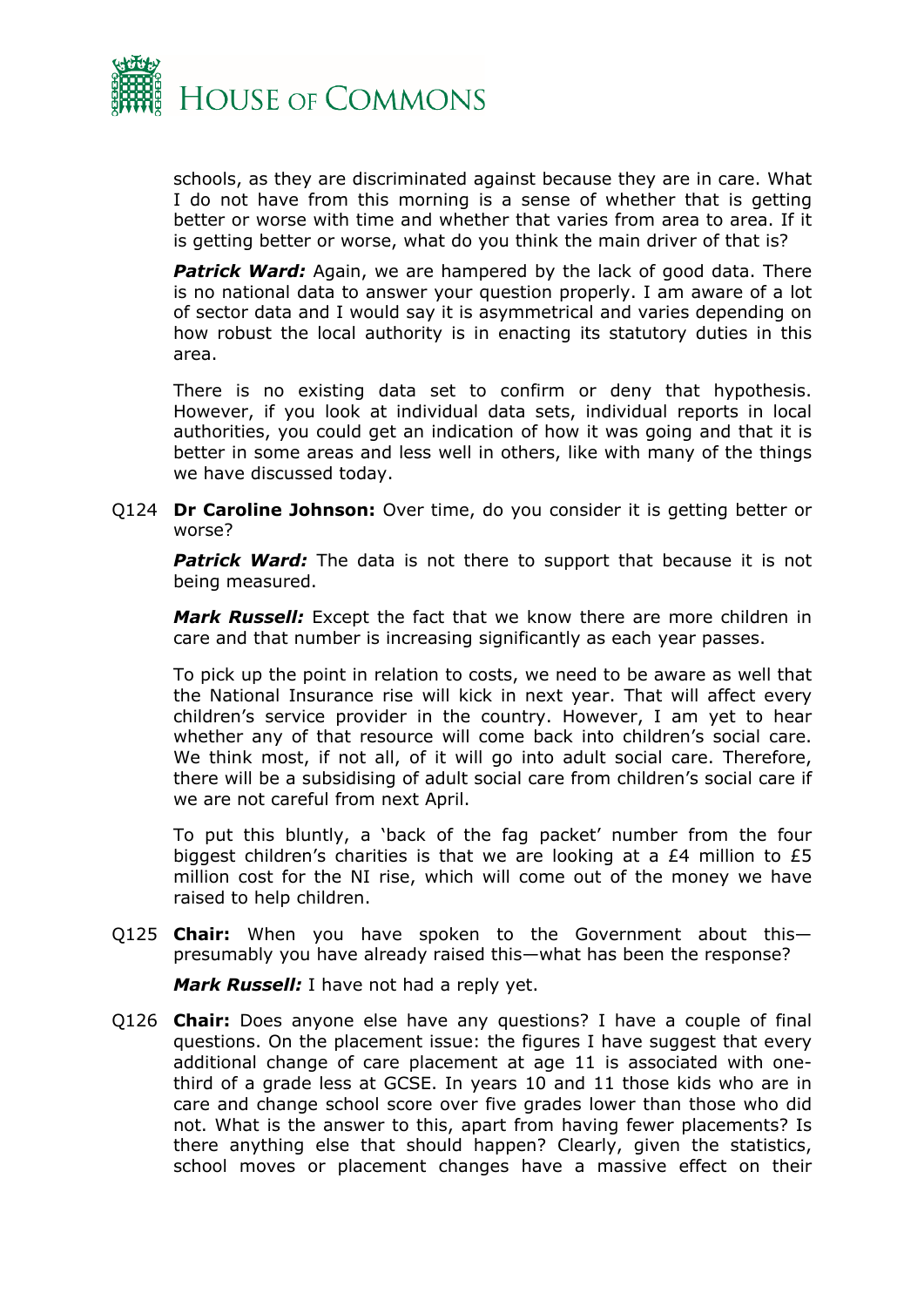

academic attainment, which means it has a massive effect on their future life changes as well.

*Mark Russell:* Yes, is the answer to that. Absolutely, yes. That is why we are arguing strongly for fewer placement changes. If a young person is having significant episodes of placement breakdown, it is to try to understand why that might be so we can get under the skin of that and then try to make it better. Ultimately, it is about stabilising placements and helping young people feel secure. That will help them thrive better educationally.

*Hannah McCowen:* We also need a choice of accommodation. At the moment young people are placed where there is a place, wherever it is in the country. We need to be able to say, "This young person's needs are this. They are going to fit in here". Speaking to young people, they said it depends on which other children are in the children's home. Local authorities cannot take that into account at the moment because it is just about where there is a vacancy.

**Patrick Ward:** Mark and Hannah have covered the issues. The only thing I add is that local authorities should be heavily discouraged from moving schools when a placement moves. Often they do it because they maybe do not want to fund a taxi, there is an inconvenience around it.

Q127 **Chair:** If a placement, let's say, is moved in Essex, for example—or in my constituency from Harlow to Epping—how often does the school change when those sort of things happen, do we know?

**Patrick Ward:** There are no effective statistics on it. I report those to Ofsted whenever I have an ILACS. What you should be saying is that, if there is a school move, it was only because it was in the interests of the young person and not because of logistical difficulties with the local authority paying for a taxi, for example.

Q128 **Chair:** If kids are getting five grades lower from school moves—the statistic is terrible—would a local authority be thinking, "We know this happens" so therefore the virtual heads, or whatever, will be doing everything possible not to move the child from school to school?

**Patrick Ward:** Where the Virtual School Head has the required status within the local authority I would say it rarely happens. Where they don't I would say it happens regularly because there is no one centrally planning for that type of issue.

Q129 **Chair:** The local authority would not be thinking of that. They are just thinking of finance and logistics, is that what you are saying?

*Patrick Ward:* I think that happens.

Q130 **Chair:** No one would be thinking, "This is going to damage the child's chances", they are just thinking logistics and finance?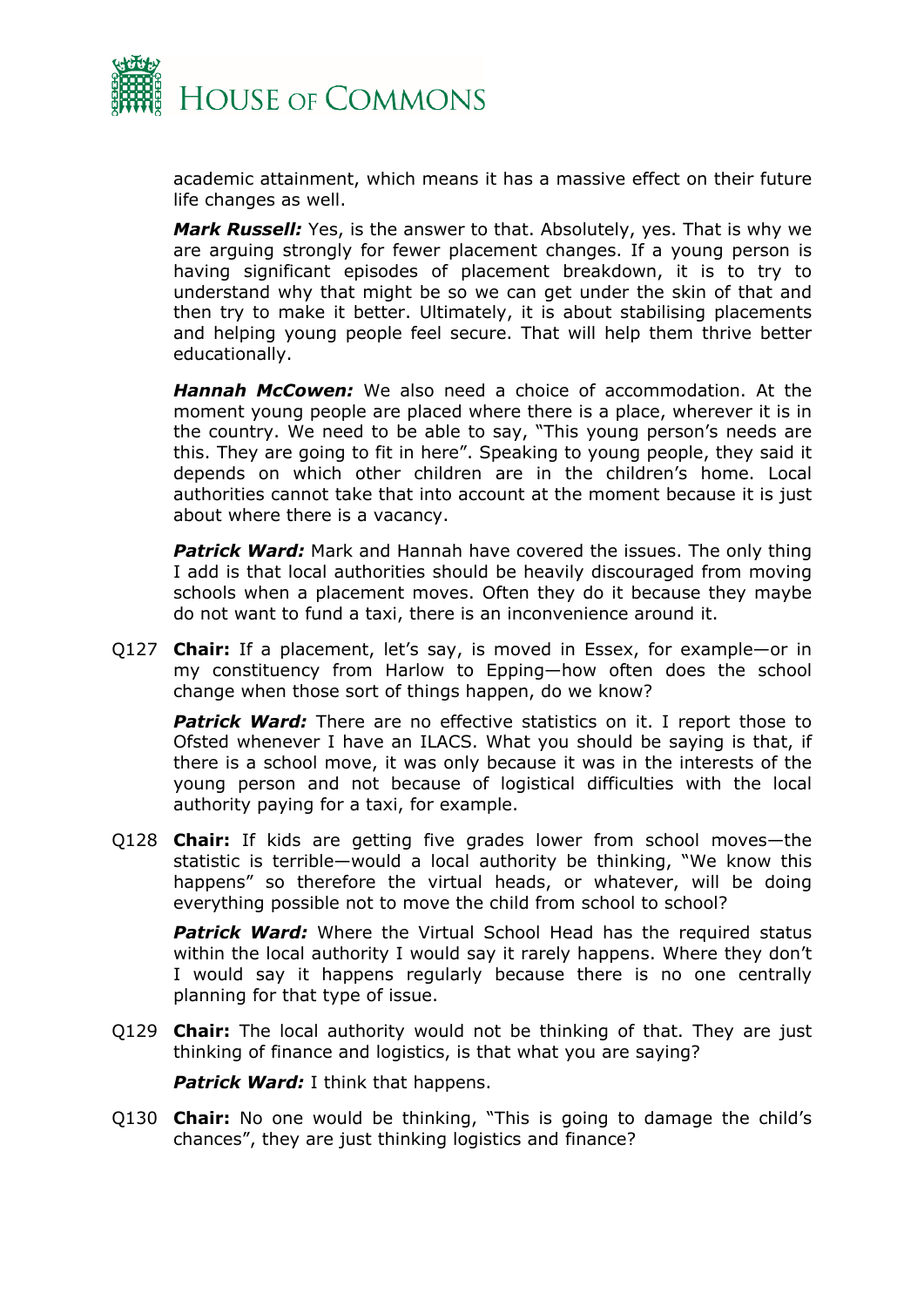

*Patrick Ward:* People would be thinking that but without someone strategically planning for that those issues get lost.

Q131 **Chair:** I am going to ask about what is going on at the moment. When children move school it is basically down to logistics and resource?

*Patrick Ward:* I think in some cases, yes.

Q132 **Chair:** People—whether that is the DfE, local authorities or academy chains—are not thinking, "If we move this kid, that kid is going to suffer"?

**Patrick Ward:** There is no evidence that strategic thinking is happening across the board.

Q133 **Ian Mearns:** Chair, at the moment, it is the Director of Children's Services who is the accountable person. However, it seems to me that it is at the discretion of each local authority in terms of what they do in relation to the minimum requirement of looking after the interests of these children. Do you think, therefore, we need statutory legislation with much more robust minimum requirements of local authorities in the future?

#### *Patrick Ward:* Absolutely.

Q134 **Chair:** I do not understand why there is such a thing as unregulated provision. I genuinely do not get, in any shape or form, how it can be allowed that I could suddenly decide tomorrow that I want to set up, in essence, a care home for children. It would not be a care home as such but you know what I mean. Should that stop immediately?

## *Patrick Ward:* Yes.

Q135 **Chair:** There should be no such thing as any unregulated provision for vulnerable children such as this?

#### *Patrick Ward:* Yes.

#### *Hannah McCowen:* Yes.

Q136 **Chair:** Why is it allowed? Why do we have a situation—

*Mark Russell:* You might need to ask the Department for Education that. We believe, passionately, that we should be placing children in places where we know the standards, we know it has passed certain levels, we know the staff have DBS checks and we know those young people are going to be safe. We, at The Children's Society, have been passionate advocates for the regulation of unregulated accommodation for a long, long time. The only caveat I put on that is that if we just do the regulation piece without addressing the sufficiency piece then what we may end up with is a shortage of placements all together. Those two things have to go at the same time.

**Chair:** Absolutely. Do any of the others want to comment on that?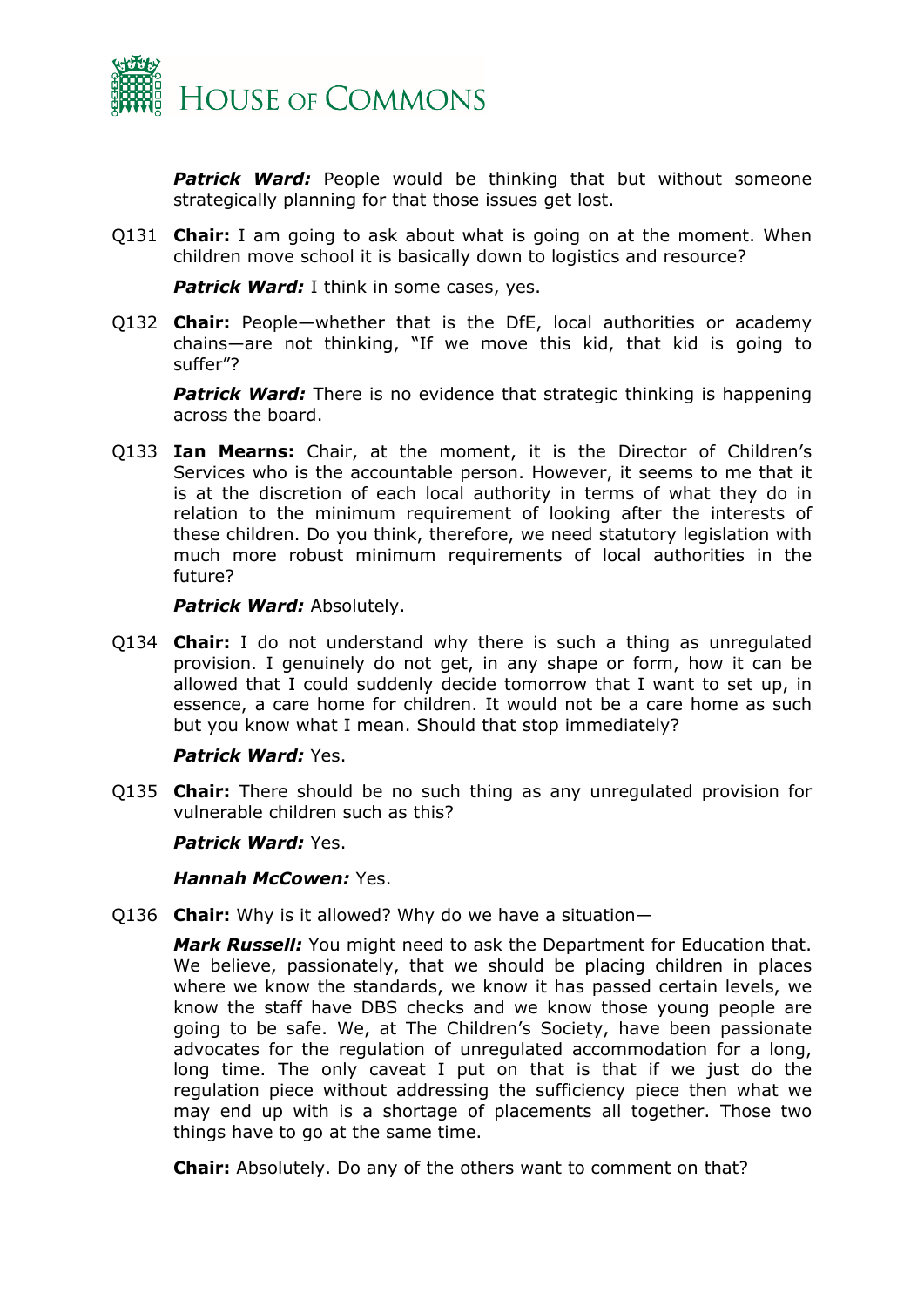

*Hannah McCowen:* I agree with what Mark is saying. Feedback from local authorities is that some unregulated accommodation at the moment is excellent and some of the children's home provision is worse. We welcome the standards. As I said before, I am concerned about it stopping at the age of 18, it needs to continue above that age as well.

Q137 **Chair:** It needs to have common standards but should not be unregulated.

## *Hannah McCowen:* Yes.

**Patrick Ward:** In terms of the unregulated schools, they should never exist as a child's primary education provider. They can play a vital role as a supplementary education provider to deliver a specific skill as part of a proper plan. The reason it is happening is because it is convenient and it is a way for local authorities to avoid that difficult conversation and push back with schools.

Q138 **Chair:** Do you want to say anything finally, Victoria, or are you okay?

*Victoria Langer:* I agree with Mark, we need to ensure there is that regulation right across the piece and that there are standards. We think it is easy to adapt the existing standards to apply across the board.

*Mark Russell:* One final point, when you mix the unregulated piece with the out of area piece then you have the worst possible situation for a vulnerable child.

Q139 **Chair:** What do you mean by that, sorry?

*Mark Russell:* What I mean is that, if you have a young person from Kent being placed in a local authority accommodation in Carlisle and that accommodation is unregulated in Carlisle, what you have—what our services show and our practitioners tell us—is that young people are at much higher risk of being exploited by criminal gangs, sexual exploitation and so on. The regulation piece and the out of area piece together make a toxic mix for too many young people in care.

#### *Patrick Ward:* Absolutely.

Q140 **Chair:** Are there statistics of how many children in care move schools or not?

*Patrick Ward:* Not effective statistics, no.

Q141 **Chair:** One thing that has come out of this session—which I find quite incredible—is that there is so little data collected by the Department for Education. It is appalling.

**Patrick Ward:** The methodology is wrong. Different data sets are not being co-ordinated.

Q142 **Chair:** Extraordinary. When there is out of area placement sometimes people have said to me that it is better they go out of area so they are